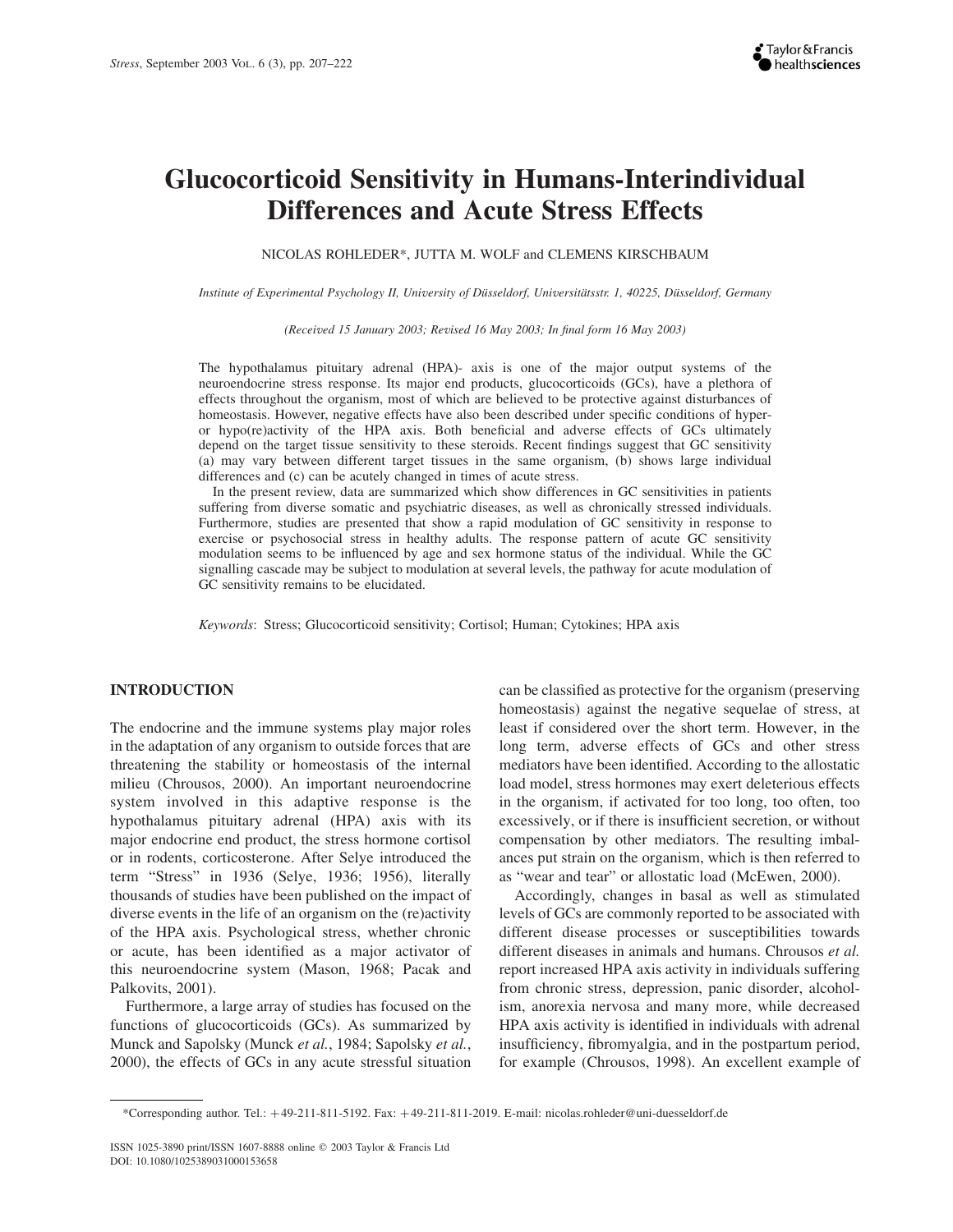the importance of intact HPA axis responses is the role of GCs in brain-immune system communication. If a laboratory animal is unable to mount a sufficient HPA axis response to an inflammatory stimulus, then it is at much greater risk to suffer from (or even die of) the resulting inflammation (Besedovsky and del Rey, 2000; Sternberg, 2001). While such a causal relationship between stress, GC responses and disease is well documented in animal models, only sparse correlational evidence exists for humans thus far. In line with the animal data, patients suffering from atopic diseases have been found to show lower cortisol responses to psychosocial stress compared with healthy controls (Buske-Kirschbaum et al., 1998). Similar clear-cut data are not available for other chronic inflammatory or autoimmune diseases. Most but not all results imply a decreased activity of the HPA axis in patients with rheumatoid arthritis or fibromyalgia (Chikanza et al., 1992; Crofford et al., 1994; Michelson et al., 1994; Dekkers et al., 2001), while in multiple sclerosis, more reports indicate an exaggerated HPA axis response (Grasser et al., 1996; Then Bergh et al., 1999)

Relating to the potentially deleterious effects of GCs on the body, most stress theories implicitly assume that any given GC level equally affects different target tissues throughout the organism. However, there are several reasons to believe that this is an oversimplification. Accumulating evidence suggests that in addition to peripheral cortisol levels, GC sensitivity of the individual target tissues must also be considered when speculating about the potential health risks associated with a hyper- or hyporeactive HPA axis (DeRijk and Sternberg, 1997).

The first line of evidence stems from the clinical observation that a substantial proportion of patients suffering from chronic inflammatory diseases do not adequately respond to GC medication (Brönnegard et al., 1996a,b). Such GC resistance has been observed in rheumatoid arthritis (Chikanza et al., 1992; Schlaghecke et al., 1992), systemic lupus erythematosus (Tanaka et al., 1992), and is best described in bronchial asthma (Wilkinson et al., 1989). The second line of evidence emerges from our increasing understanding of the underlying mechanisms of GC signal transduction. In brief, the effect of any hormone on its respective target cell depends on the extra- and intracellular hormone availability, the potency of the hormone, and the ability of the cell to receive and transduce the signal. According to Bamberger and coworkers, the latter is referred to as the responsiveness of the cell, while the sensitivity of the cell is determined by a large array of intracellular factors, which can modulate the signal transduction cascade at nearly every level. The extent to which an a-priori responsive system responds to GCs is called GC sensitivity (Bamberger et al., 1996).

While the possibility of inter- and intraindividual differences in GC sensitivity becomes more and more accepted, different methods have been developed to assess GC sensitivity in different target tissues (Ebrecht et al., 2000). The first and most common method to investigate GC sensitivity is to measure the sensitivity of the HPA axis to negative feedback exerted by its own end product. The peripheral administration of dexamethasone (DEX) in the dexamethasone suppression test (DST) is a widely used method to investigate the integrity of HPA axis feedback regulation (Maguire et al., 1987). It has so far been employed in patients suffering from different somatic or psychiatric diseases, such as depression (Lowy et al., 1984), posttraumatic stress disorder (PTSD) (Yehuda *et al.*, 1993), or obesity (Jessop *et al.*, 2001), as well as in healthy subjects (Huizenga et al., 1998b). The results of the DST can be interpreted as an index of the GC sensitivity of the HPA axis (Ebrecht et al., 2000).

Another target tissue for GCs is the vascular cell wall, in which GCs serve to increase the vascular tone. Adrenalectomized animals or patients with GC deficiency have been reported to show decreased blood pressure responses that are reversed by treatment with DEX or hydrocortisone (Walker and Williams, 1992). Based on these effects, an assay was developed to assess the vasoconstrictive response of blood vessels in the skin (McKenzie and Stoughton, 1962). In this test, different GC preparations are applied to the skin and covered overnight with foil. Depending on the potency of the GC preparation, the blood vessels of the skin constrict, which leads to blanching of the skin. The degree of blanching is correlated with the GC sensitivity of the vascular response. Studies using this assay revealed that in patients with hypertension, the dermal vasoconstrictor sensitivity to GCs is increased (Walker et al., 1996). It was further shown that even the children of parents suffering from hypertension had an increased dermal GC sensitivity (Walker, 1996). While there seems to be a promising association of skin sensitivity to GC with indices of essential hypertension, GC sensitivity of the skin is not correlated with two other aspects of GC sensitivity, i.e. GC sensitivity of pro-inflammatory cytokine production, and HPA axis feedback sensitivity as measured by the DST (Ebrecht et al., 2000).

The first experiments on the sensitivity of immune cells towards the suppressive capacity of GCs were done in 1977, when Smith and Munck (Smith et al., 1977) measured glucose uptake by concanavalin A (ConA) stimulated lymphocytes and inhibited this index of metabolism by addition of varying DEX concentrations. Later, DeRijk et al. and other groups developed an assay, in which lipopolysaccharide (LPS) -stimulated cytokine production in whole blood is inhibited by different concentrations of DEX (DeRijk et al., 1996).

Common to all methods of measuring GC sensitivity is that a target tissue of interest is activated (if not already active, for example mitogens are used to stimulate immune cells), and an appropriate output measure is chosen which is then assessed alone and with different concentrations of synthetic GC preparations. This leads in most cases to a dose-dependent inhibition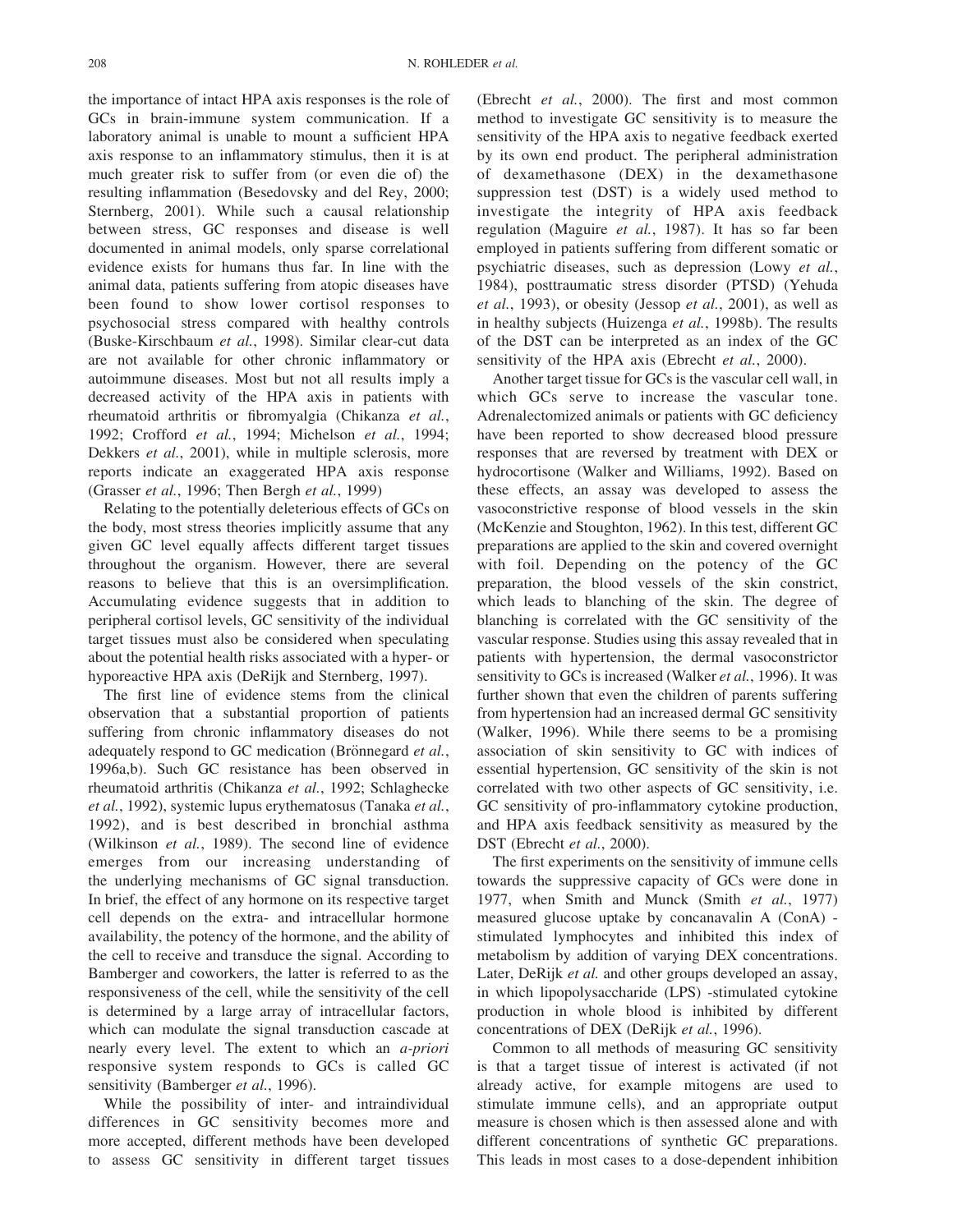of the output measure. The position, the slope, and the plateau levels of the dose-response curve are then interpreted as an index of GC sensitivity of the target tissue investigated.

Most measures of GC sensitivity use blood or immune cells extracted from the blood, or the skin, as these tissues are readily accessible. GCs have many actions beyond those on the cells and tissues of the immune system or the vasculature of the skin, for example on metabolism, cognition and behavior (Sapolsky et al., 2000). However, methods to explicitly measure GC sensitivity of the tissues involved in these responses have not been developed.

#### MODULATION OF GC SENSITIVITY

For a better understanding of potential parameters that influence GC sensitivity, the underlying mechanism of immune cell activation by mitogens and the inhibition of activated immune cells by GCs will be described here as an example. The mechanisms in immune cells do not necessarily reflect those in other GC target tissues.

#### Activation of Cytokine Production

The activation of the main effector cells of the innate immune response, i.e. monocytes and macrophages, by LPS will be elaborated here, to facilitate insight into possible pathways by which GCs and other immunomodulators can suppress this process. The response of the cells of the innate immune system to microbial infection is an important mechanism of host defense. It is now widely accepted that molecular mechanisms of microbial recognition are "hard-wired" or programmed into the cells of the innate immune system and that these mechanisms have evolved through selective pressure exerted by pathogens (Medzhitov and Janeway, 1997). A variety of pattern recognition receptors has been proposed to recognize microbial structures, which include bacterial lipopolysaccharides, lipoproteins, lipotechoic acids, or viral double-stranded DNA. One of these is LPS, an essential component of gram-negative bacteria (Kitchens, 2000).

The mechanism of monocyte activation by LPS is shown in Fig. 1. LPS complexes in the circulating blood with soluble receptors, i.e. lipopolysaccharide binding protein (LBP) or the soluble form of the monocyte surface



FIGURE 1 Mechanism of monocyte activation by lipopolysaccharide (LPS). (LBP: LPS binding protein; CD14: cluster of differentiation antigen 14; sCD14: soluble CD14; TLR-4: toll-like receptor-4; MyD88: myeloid differentiation factor-88; IRAK: IL-1 receptor associated kinase; TRAF6: TNF receptor associated factor-6; p50 and p65: two proteins of the nuclear factor (NF) -kB family; IkB-a: inhibitory kB-a; NIK: NF kB-inducing kinase; IKK: IkB-kinases; MKK: mitogen activated protein (MAP) kinase kinase; JNK: jun N-terminal kinase; c-fos and c-jun: two proteins of the activator protein (AP)-1 family) (modified from Grossmann et al. (1999) and Lewis and Manning (1999)).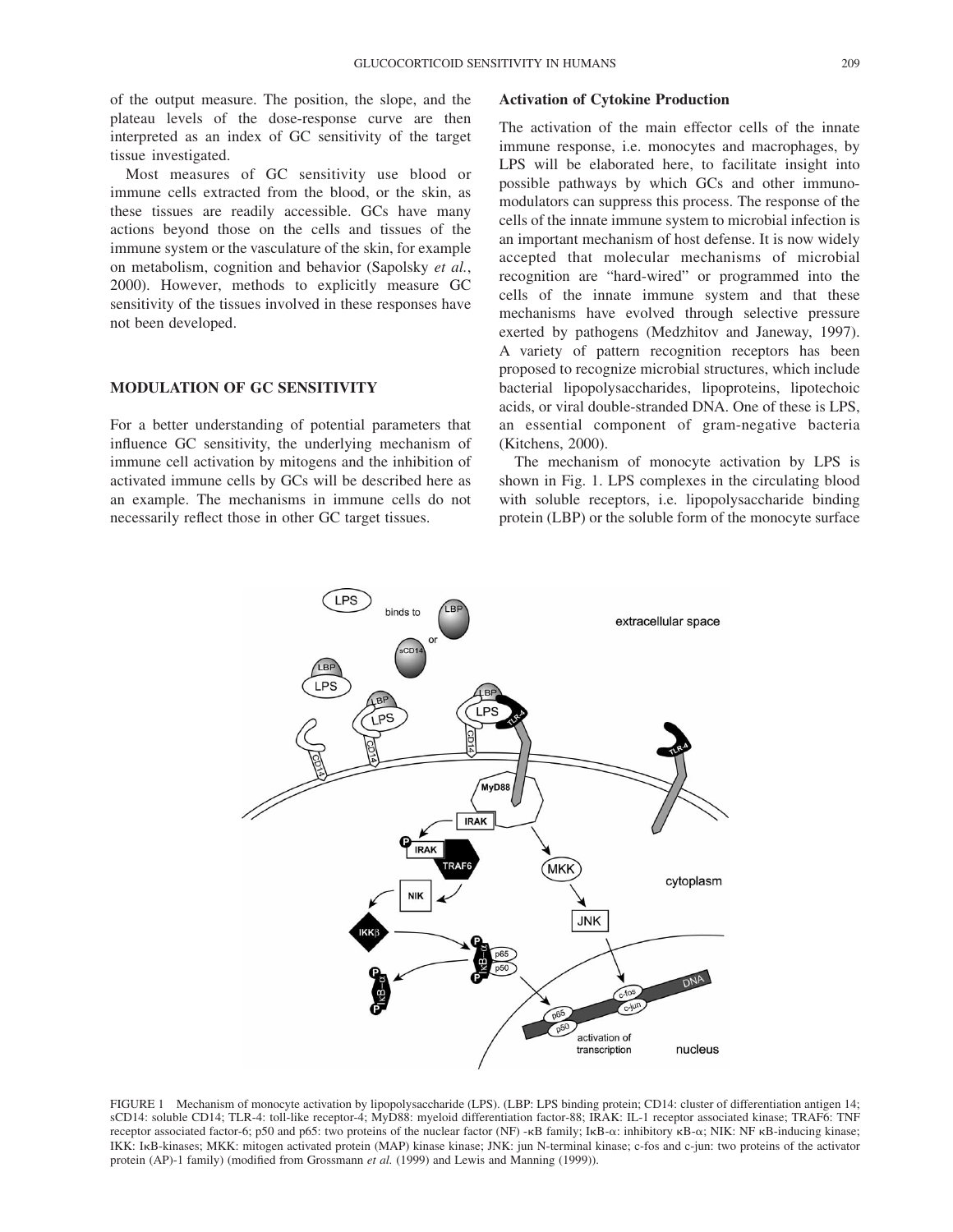protein CD (cluster of differentiation antigen) 14 (sCD14; (Swantek et al., 2000). After binding to one of these soluble receptors, the complex binds to the surface molecule CD14 of monocytes and macrophages, which has long been proposed as the primary LPS receptor (Berczi, 1998; Berczi et al., 2000). However, as CD14 does not possess a cytoplasmic domain, it was not resolved how LPS could activate the well-known cascade of effects (Beutler, 2000).

Recently, another receptor has been discovered, which transduces the LPS-signal through the outer membrane. The toll-like-receptor 4 (TLR-4) is the mammalian homologue of the Drosophila toll protein (Medzhitov et al., 1997). The intracellular domain of TLR-4 is extremely similar to the cytoplasmic domain of the interleukin-1 receptor (IL-1R) and related molecules (Muzio and Mantovani, 2000). Therefore, the activation of monocytes and macrophages by LPS involves the same intracellular cascade as activation by interleukin (IL) -1. Upon interaction with LPS bound to CD14, the intracellular domain of TLR-4 binds to the adaptor protein myeloid differentiation factor-88 (MyD88), which consecutively binds to and activates the IL-1R associated kinase (IRAK). IRAK then becomes phosphorylated and binds to the tumor necrosis factor- $\alpha$  receptor (TNF-R) associated factor-6 (TRAF6), which then bridges to the nuclear factor (NF) kB-inducing kinase (NIK); (Bowie and O'Neill, 2000). NIK is one of several activators of a complex of proteins called "signalsome". The signalsome is a complex of different proteins from the family of inhibitory kB (IkB) -kinases (IKK), which, when activated, promote the phosphorylation and subsequent degradation of inhibitory  $\kappa B - \alpha (I \kappa B - \alpha)$ (Fischer et al., 1999).

Degradation of  $I \kappa B$ - $\alpha$  is the central step in activation of the transcription factor nuclear factor (NF) -kB. Dissociation of the most common NF-kB proteins p65 and p50 from  $I \kappa B$ - $\alpha$  unmasks a nuclear localization signal (NLS). NF-kB then translocates to the nucleus, binds to kB-responsive DNA elements, and induces the transcription of a large array of monocyte and macrophage products (Hatada et al., 2000). Among the gene products regulated by NF-kB are growth factors, such as granulocyte macrophage-colony stimulating factor (GM-CSF), cell adhesion molecules, such as inter-cellular adhesion molecule (ICAM) -1 and vascular cell adhesion molecule (VCAM), pro-inflammatory cytokines, especially IL-1, IL-2, IL-6, IL-8, and tumor necrosis factor (TNF)  $-\alpha$ , and further transcriptional regulators, such as the protein  $I \kappa B$ - $\alpha$  (McKay and Cidlowski, 1999). Induction of the latter functions to bind free NF-kB molecules in the nucleus and cytoplasm and thereby deactivate transcription through negative feedback (Chiao et al., 1994).

Parallel to the pathway described above, MyD88 has been reported to activate the transcription factor activator protein (AP)-1 through activation of the mitogen-activated protein kinase (MAP kinase) and jun N-terminal kinase (JNK) pathway. Activation of AP-1 has similar effects as NF-kB, as both are important in the transcription of inflammatory genes (McKay and Cidlowski, 1999).

#### GC Inhibition of Cytokine Production

Inhibition of this cascade by GCs is the main mechanism of GC-mediated immune suppression. It should be noted, however, that not all GC effects on the immune system are of a suppressive nature. Cytokine receptors for example have been shown to be upregulated by GCs (Wiegers and Reul, 1998), which is also the case for cytokines with antiinflammatory functions, e.g. IL-10 (Franchimont et al., 1999b). For a better understanding of these mechanisms, in this section the general pathways of GC signal transduction will be described. Most of the known GC effects are mediated by the GC or type-II receptor (GR), and the mineralocorticoid or type-I receptor (MR). For GC effects on immune function, the GR appears to be the receptor of primary importance (Bamberger et al., 1996).

#### GC Receptor Activation

The GR is retained in the cytoplasm as part of a multiprotein complex that consists of GR, various molecules of the heat shock protein (HSP) family, as well as other, less well characterized proteins (Pratt, 1993; Smith and Toft, 1993). In the absence of hormone, this complex undergoes a continual cycle of dissociation and reassociation (Hutchison et al., 1994). The main function of the GR-HSP-complex is to keep the GR in an inactive but still ligand-activatable state (Bresnick et al., 1989; Pratt, 1993). Like all lipophilic substances, GCs can easily cross the cell membrane, where they bind to the GR. The binding of hormone leads to conformational changes of the GR, which in turn induce dissociation of the GC–GR complex from the HSP complex, the hyperphosphorylation of the GR, and the unmasking of a NLS, which causes nuclear translocation of the GC–GR complex (Picard and Yamamoto, 1987; Smith and Toft, 1993).

#### Mechanism of GC Receptor Action

In the classical mechanism the GC–GR complex binds to specific DNA sequences called GC response elements (GRE) in the promoter region of GC responsive genes, the transcription of which is then enhanced. Alternatively, negative GREs (nGREs) have been identified, in which binding of the activated GR induces inhibition rather than activation of transcription (Bamberger et al., 1996). Interestingly, pro-inflammatory cytokine genes, which are important targets of GC inhibition, do not contain nGRE sequences. GC induced immune suppression is mediated via alternative mechanisms. The GC–GR complex is able to directly interact with other transcription factors, for example  $AP-1$  or NF- $\kappa$ B proteins (p50, p65), both of which are important in activating the expression of pro-inflammatory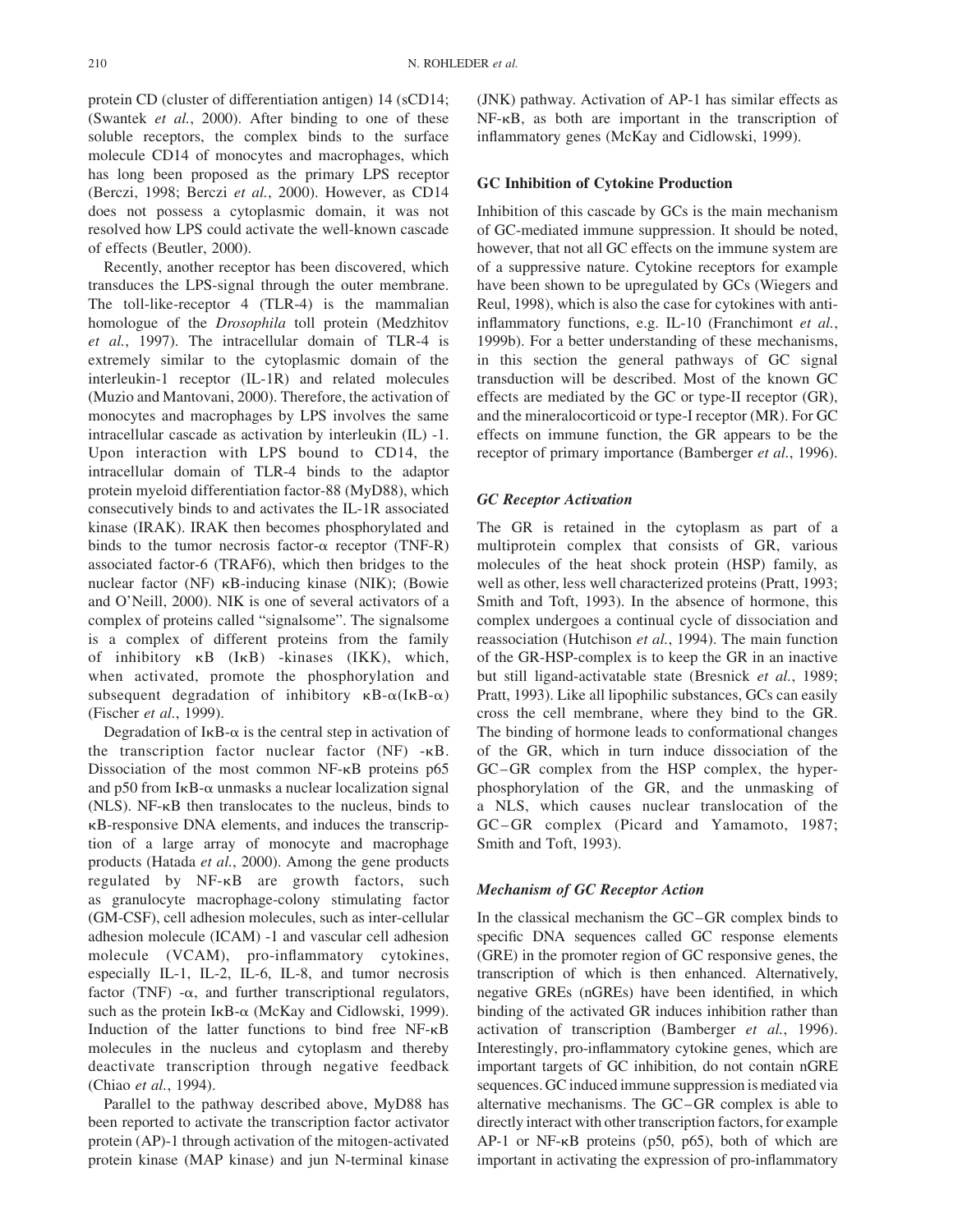

FIGURE 2 Mechanism of glucocorticoid inhibition of monocyte activation. (CBG: corticosteroid binding globulin; GC: glucocorticoid; GR: glucocorticoid receptor; HSP: heat shock proteins; see Fig. 1) (modified from McKay and Cidlowski (1999)).

and type-1 cytokines (see above; Heck et al., 1994). This interaction leads to mutual inhibition of activity and thereby to inhibition of cytokine production (McKay and Cidlowski, 1998). Furthermore, GCs induce the expression of the inhibitory protein  $I \kappa B$ - $\alpha$ , which is capable of deactivating NF-kB (Marx, 1995). This deactivation involves a redistribution of active p65 from the nucleus to the cytoplasm by masking of the NLS, and effectively downregulates NF-kB associated gene products (Auphan et al., 1995; Scheinman et al., 1995). In summary, negative immune modulation by GCs involves inhibition of the transcription factors NF-kB and AP-1 by the activated GC–GR complex by two different mechanisms. The pathway of NF- $\kappa$ B inhibition is shown in Fig. 2.

## Potential Pathways of GC Sensitivity Modulation

Given the complex pathways of monocyte activation by LPS and subsequent inhibition by GCs, several mechanisms can be proposed that are capable of modulating the GC sensitivity of pro-inflammatory cytokine production.

## Extracellular Hormone Availability

Additional to the secretory rate induced by changes in circadian rhythm or stress and to application of synthetic GCs, extracellular hormone availability is determined by the presence of plasma binding proteins, such as corticosteroid binding globulin (CBG). It is well known that CBG levels are increased in women under oral contraceptive medication (Wiegratz et al., 1995). Furthermore, short-term treatment with the cytokine IL-6 was shown to induce a rapid decrease of CBG levels in healthy volunteers (Tsigos et al., 1998). This would predict an increased availability of GC during infection and thereby a higher efficacy of immune suppression.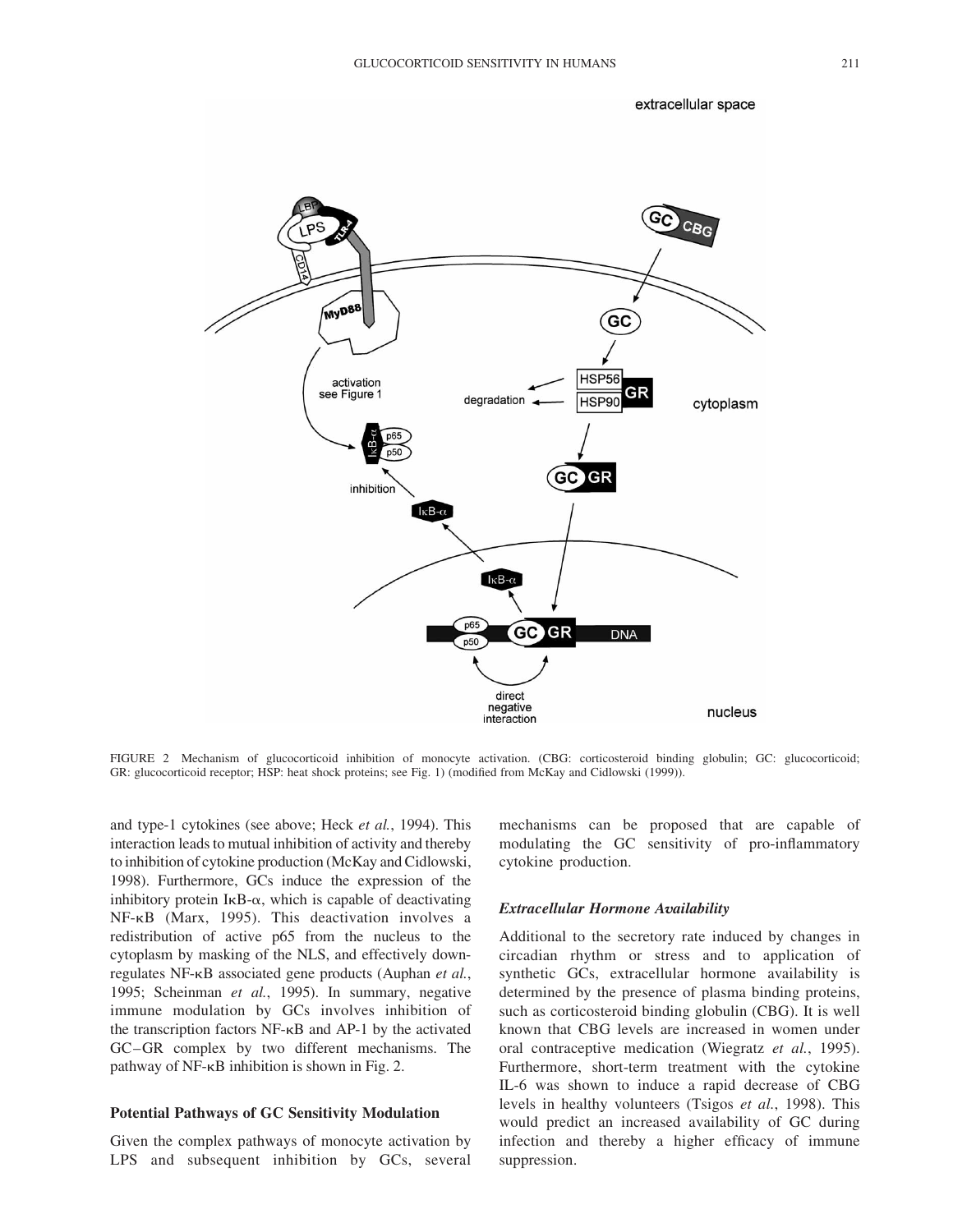#### Intracellular Hormone Availability

Another important factor is the intracellular hormone availability. Due to its lipophilic properties, GCs can easily pass the membrane of any target cell. However, inside the target cell specific enzymes, the  $11-\beta$ hydroxysteroid dehydrogenases (11<sub>B</sub>-HSD) are present, which catalyze the interconversion of active GCs (cortisol/corticosterone) to inactive forms (cortisone, 11-dehydrocorticosterone) and vice versa, and thereby determine GC access to the GR. Two isoforms have been detected, with  $11\beta$ -HSD-1 producing the active hormone, and 11ß-HSD2 producing the inactivated hormone (Seckl, 2000). It was shown in mice that knockout of 11ß-HSD1 attenuates GC responsiveness (Kotelevtsev et al., 1997). It is, therefore, hypothesized that also in humans, decreased availability of 11ß-HSD1, or increased availability of 11b-HSD2 may decrease the GC sensitivity of target tissues (Bamberger et al., 1996).

#### GC Receptor Expression Level

The number of receptors available in the respective cell determines the hormone-binding capacity of the cell. Furthermore, the sensitivity of a cell to GCs is closely correlated with the GR number or expression level (Vanderbilt et al., 1987). Expression of GR not only varies between different tissues, but also can be further regulated by a variety of factors. GCs for example down-regulate receptor expression or reduce the half-life of the receptorprotein, and this may function as a short-loop negative feedback mechanism (Schmidt and Meyer, 1994).

Cytokines have been found to influence the expression of GR in a large number of studies using different human and rodent cell lines (including fibroblast cells lines [L929], promonocytic [U937] and B cell lines, [CESS] as well as human bronchial epithelial cells). The proinflammatory cytokines TNF- $\alpha$ , IL-1 $\beta$ , IL-1 $\alpha$ , and IL-6 seem to upregulate the GR transcription (Rakasz et al., 1993). Similar effects are found for the type-1 cytokines IL-2 and interferon (IFN) - $\gamma$  (Salkowski and Vogel, 1992a; Sartori et al., 1998), and for the anti-inflammatory cytokine IL-10 (Franchimont et al., 1999b). This latter study was the only one to find a decreased GR number induced by the pro-inflammatory cytokine  $TNF-\alpha$ . The bacterial endotoxin LPS itself was also shown to upregulate GR expression (Salkowski and Vogel, 1992b). Taken together, these results would predict that pro-inflammatory and type-1 cytokines increase the expression of the GR and thereby increase the GC sensitivity of the respective cell.

However, cytokines also influence the expression of  $GR-\beta$ , which is generated by alternative splicing of the human GR mRNA. This protein does not bind GCs and is transcriptionally inactive, but nevertheless is able to inhibit the DNA-binding activity of the ligand-activated GR- $\alpha$ . Increased expression of GR- $\beta$  relative to GR- $\alpha$  can dose-dependently decrease GC sensitivity by up to 90% (Bamberger et al., 1995). Combined treatment of human peripheral blood mononuclear cells (PBMC) with the cytokines IL-2 and IL-4 increased the expression of GR-b by more than 100% (Leung et al., 1997). Webster et al. recently showed that the pro-inflammatory cytokines TNF- $\alpha$  and IL-1 $\beta$  increased expression of GR- $\alpha$  by 150%, while increasing  $GR-\beta$  expression by 350%, thus inducing a relative over-expression of GR- $\beta$  (Webster *et al.*, 2001). In summary, these additional results would predict that pro-inflammatory cytokines would down-regulate GC sensitivity by induction of relative over-expression of the dominant negative isoform GR-β.

#### Hormone Binding Affinity

Another important aspect of successful GC signal transduction is the hormone binding affinity of the GR. Hormone binding affinity can be modulated by a large number of factors. Mutations of the GR gene are relatively rare and most often associated with GC resistance. GR polymorphisms on the other hand are reported to lead to less marked changes in GC sensitivity (DeRijk et al., 2002). The Asn363Ser polymorphism for example has been found in 13 out of 216 volunteers and is associated with an increased feedback sensitivity of the HPA axis, a higher GC sensitivity of mitogen-stimulated lymphocyte proliferation, and a greater DEX-induced insulin response (Huizenga et al., 1998a).

Hormone-binding affinity is furthermore determined by correct assembly of the GR-HSP complex, which serves to keep the GR in a ligand-friendly high affinity conformation (Pratt, 1993). One of the factors influencing the appropriate folding of the GR-HSP complex is the energy availability inside the cell. Thus adenosine triphosphate (ATP) depletion negatively influences folding of the GR-HSP complex (Orti et al., 1992; Hu et al., 1994). Furthermore, decreased expression of the HSP90 protein keeps the GR in a low affinity state (Picard et al., 1990), and moreover, mutations of HSP90 negatively affect GR-HSP complex formation (Cadepond et al., 1994; Nathan and Lindquist, 1995).

Immune system related factors also influence the ligand binding affinity of the GR. The immunosuppressive drug FK506 stabilizes the GR-HSP complex and thereby increases hormone-binding affinity and GC sensitivity (Ning and Sanchez, 1995). Cytokines have quite complex effects on hormone binding affinity. Using a large array of different cell lines, culture conditions, and assay techniques, it was shown that binding affinity was decreased by IL-2, IL-13 (Spahn et al., 1996b), and by combinations of various cytokines, such as  $TNF-\alpha$  and IL-6 or IL-1 $\beta$  (Rakasz et al., 1993); IL-1 $\beta$  and IL-6 (Verheggen et al., 1996); or IL-2 and IL-4 (Kam et al., 1993). Conversely, increased affinities were reported after exclusive treatment with IL-1 $\beta$ , IL-6, or TNF- $\alpha$ (Rakasz et al., 1993), with IL-1 $\alpha$  (Pariante et al., 1999), or with IFN- $\gamma$  (Salkowski and Vogel, 1992a). In light of these complex data, Miller concluded in his review that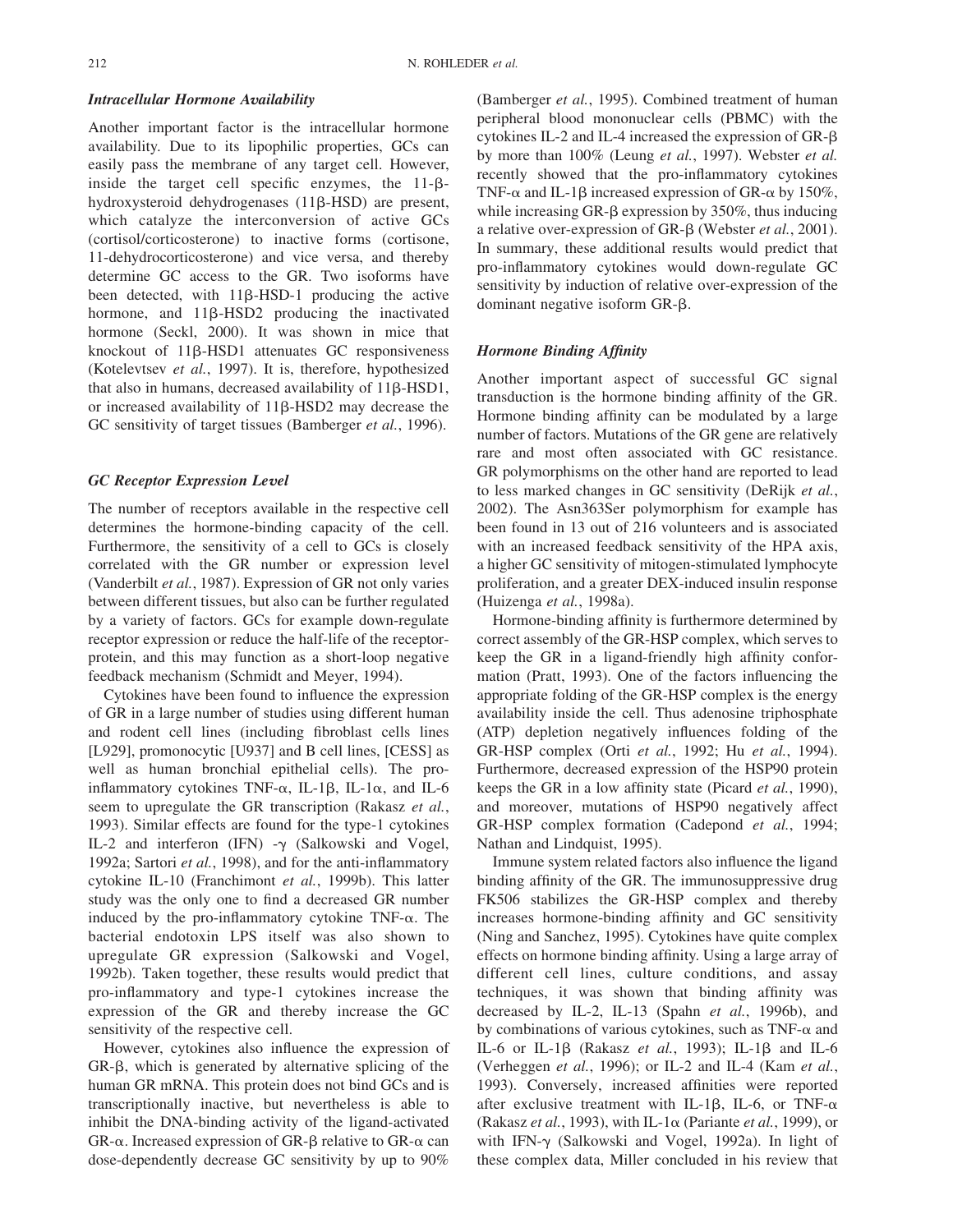increases in GC sensitivity were more likely reported in studies using whole cell binding techniques, while studies using cytosolic radioligand binding assays predominantly reported decreases in GC sensitivity (Miller et al., 1999). It is difficult to draw any clear-cut conclusions about cytokine effects on GC sensitivity.

# GC Receptor Phosphorylation and Nuclear **Translocation**

Hyperphosphorylation of GR is an important event after GR activation, which is necessary to induce the nuclear translocation process (Orti et al., 1992). Defects in phosphorylation would probably decrease GR translocation and thus GC sensitivity; however, this remains to be investigated. Additional factors have been identified that modulate nuclear translocation of the GR. The immune suppressive drugs FK506 and cyclosporin A both stimulate nuclear translocation of the receptor (Hutchison et al., 1993; Ning and Sanchez, 1995; Renoir et al., 1995). The pro-inflammatory cytokine IL-1, on the other hand, decreases GR translocation to the nucleus (Pariante et al., 1999).

## DNA/GRE Binding

The classical pathway of GR mediated gene transcription, i.e. binding to GREs or nGREs can be modulated by a number of factors. However, most of the factors summarized by Bamberger et al. (1996) have not yet been detected in human cell lines. Some studies revealed that activation of the protein kinase A pathway increased GR mediated transcription (Rangarajan et al., 1992; Espinas et al., 1995). The pro-inflammatory cytokine TNF- $\alpha$  was found to increase transcriptional activity in cells transfected with a GC reporter plasmid (Costas et al., 1996). Pariante on the other hand reported a decreased GR-mediated gene transcription in L929 mouse fibroblasts after IL-1 treatment (Pariante et al., 1999). No studies are currently available that report on factors influencing GR mediated transcription of the inhibitory protein  $I \kappa B$ - $\alpha$ , which would be of considerable interest for GC sensitivity of pro-inflammatory cytokine production.

#### Interaction with Transcription Factors

Reflecting mutual transcriptional antagonism, the transcription factor  $NF \kappa B$  represses the DNA-binding activity of GR to the same extent as activated GR can repress the DNA binding activity of NF  $\kappa$ B. Further studies revealed that the p65 subunit of NF  $\kappa$ B, and not p50, is responsible for repressing GR activity (Ray and Prefontaine, 1994; McKay and Cidlowski, 1998). More recent studies provide evidence that this functional antagonism is not simply the result of physical interaction, but involves transcriptional cofactors. These molecules termed coactivators and corepressors of transcription (McKenna et al., 1999) interact with nuclear receptors and enhance or lower the transcription rate of their target genes. One theory proposes that the transcriptional activity of GR and NF kB depends on a common cofactor, which is present in limited supply in the nucleus. Activation of one of the transcription factors would then bind all available cofactor, reducing the transcriptional activity of the other transcription factor (McKay and Cidlowski, 1999). One candidate for this cofactor role at present is the cyclic adenosine monophosphate (cAMP) -response element binding protein (CBP/p300; (Yao et al., 1996). Interestingly, CBP has also been shown to be necessary for successful transcriptional activity of the second pro-inflammatory transcription factor, AP-1 (Kamei et al., 1996). Regardless of the mechanism, the mutual transcriptional antagonism of NF kB, potentially AP-1, and the GR also implies that activation of an inflammatory response should decrease the GC sensitivity of the respective tissue.

#### Summary of GC Sensitivity Modulation

In summary, GC sensitivity can be modulated at nearly every level of the GC signal transduction pathway. The multitude of factors that are involved at the respective levels, and conflicting results imply that an appropriate assessment of GC sensitivity should optimally determine all of the potential mechanisms. Since this is not possible from an economical point of view, while it can be suspected that only a few of the cofactors are known at present, the most promising way to assess GC sensitivity is to simply measure the relationship between a specific input, e.g. different concentrations of GCs, and the respective output, for example cytokine production or lymphocyte proliferation. One weakness of the methods described here is that they mainly investigate suppressive effects of GR, while most modulatory influences involve transactivating functions of GR.

# EMPIRICAL STUDIES ON GC SENSITIVITY

Since the early investigation of Smith et al. (1977), a number of studies have investigated the GC sensitivity of immune cells in diverse conditions in animals and humans. Basal GC sensitivity has been investigated in a large number of studies: over the course of human development, as a function of the circadian rhythm, and in a number of conditions ranging from chronic stress through psychiatric diseases, such as depression and posttraumatic stress disorder, to somatic diseases like rheumatoid arthritis and HIV infection. However, acute modulation of GC sensitivity has only been investigated in a small number of studies.

### Basal GC Sensitivity

## Age Differences in GC Sensitivity

Kavelaars et al. investigated the GC sensitivity of phytohaemagglutinin (PHA)- and anti-CD3 stimulated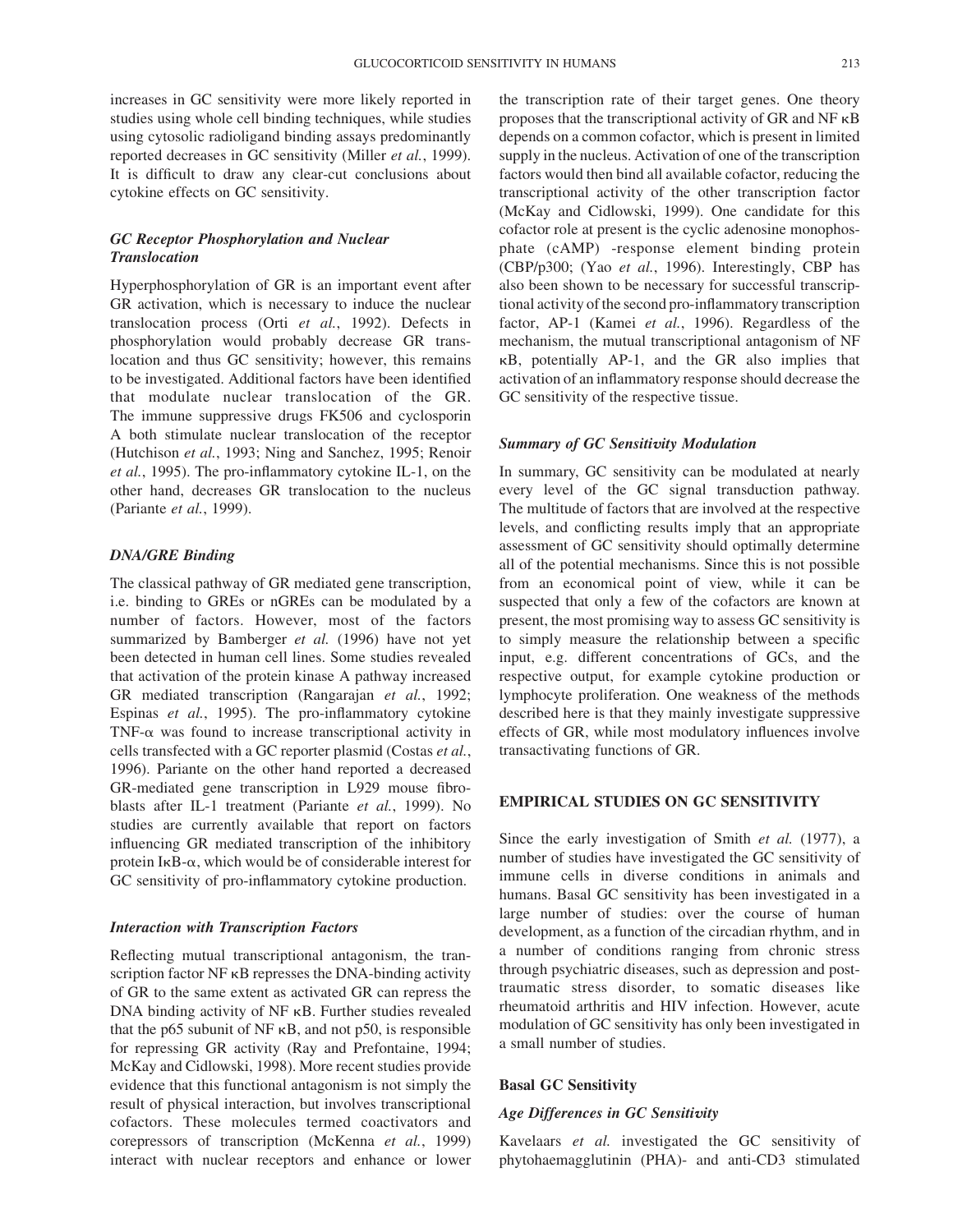lymphocyte proliferation in whole blood and in isolated T lymphocytes of neonates, infants at the age of 1 week, 2–4 months, 5–8 months, 9–15 months, and in adults. The immature immune system of neonates and 1-week-old infants was shown to have a significantly increased sensitivity to GC suppression as compared to that of older children and adults. GC sensitivity decreased with advancing age to reach adult levels at the age of 9–15 months (Kavelaars et al., 1995). Comparing the GC sensitivity of LPS-stimulated IL-1 $\beta$ , IL-1ra, and soluble IL-1 receptor (sIL-1R) production by PBMC between adults and elderly subjects, the study of Daun et al., failed to show any significant changes in later life (Daun et al., 2000).

## Circadian Variation of GC Sensitivity

So far only two studies have investigated whether the wellestablished circadian variations of GC secretion are accompanied by changes in GC sensitivity. DeRijk et al. studied the GC sensitivity of LPS-induced secretion of IL-6, IL-1 and TNF- $\alpha$  in six healthy subjects in the morning  $(08:00-08:30 h)$  and in the evening (20:00–20:30 h). While no significant differences were found for IL-1 and IL-6, TNF- $\alpha$  production was significantly higher in the evening. Changes in GC sensitivity were not reported (DeRijk et al., 1997). In a recent study including more subjects  $(n = 37)$ , Gratsias reported that GC sensitivity of LPS induced TNF- $\alpha$ production in whole blood was higher in the morning and lower in the evening (Gratsias *et al.*, 2000).

#### GC Sensitivity in Psychiatric and Somatic Diseases

A number of studies furthermore investigated basal GC sensitivity in patients suffering from somatic or psychiatric diseases. Sauer et al. studied GC sensitivity of PHA-induced IL-2 production by PBMCs of patients with HPA axis pathologies, with either decreased or increased basal cortisol secretion, e.g. adrenal insufficiency and Cushing's disease. Hypocortisolaemic patients showed a tendency towards a decreased GC sensitivity, while hypercortisolaemic patients did not differ significantly from healthy controls (Sauer et al., 1995).

Visser and coworkers investigated patients suffering from chronic fatigue syndrome in a series of studies. They reported that GC sensitivity of PHA-stimulated proliferation and IL-4 production of purified CD4 T lymphocytes was increased in chronic fatigue syndrome patients compared to controls, while no changes were reported for IFN- $\gamma$  (Visser *et al.*, 1998). In a later study, employing a whole blood assay with LPS-stimulation, they further showed an increased GC sensitivity of IL-10, but not IL-12 production (Visser et al., 2001a). These results were replicated in a further study, in which they additionally reported that the differences in GC sensitivity were not attributable to variation of GR expression or binding affinity (Visser et al., 2001b). Accordingly, Gaab et al.

recently found increased GC sensitivity of LPS-stimulated IL-6 and TNF- $\alpha$  secretion in another group of CFS patients (Gaab et al., in press). In contrast to these findings Kavelaars et al., report a decreased GC sensitivity of PHA-induced lymphocyte proliferation measured in adolescent girls suffering from chronic fatigue syndrome (Kavelaars et al., 2000). This discrepancy may be explained by the different culture conditions used for the proliferation assays (whole blood vs. PBMC) or simply by the differences in the population studied (adolescent girls vs. mixed sex patients with mean age of 38 years.). A study on the related syndrome of fibromyalgia failed to reveal any differences in GC sensitivity of PHA-induced lymphocyte proliferation as compared to controls (Lentjes et al., 1997).

In an early investigation of GC sensitivity in depressed patients, Lowy reported that in vivo administration of DEX failed to suppress subsequent PHA-stimulated lymphocyte proliferation in 8 of 12 patients suffering from major depression, but only in one of 12 control subjects, concluding a decreased GC sensitivity in depression (Lowy et al., 1984). In a very recent study on patients with treatment-resistant depression, Bauer et al. reported a decreased GC sensitivity of PHA-induced PBMC proliferation and IL-2 production as well as LPS-induced TNF- $\alpha$  production (Bauer et al., 2003).

Basal GC sensitivity has also been investigated in chronic inflammatory diseases. Heijnen et al. reported that rheumatoid arthritis patients show an increased GC sensitivity of PHA-induced lymphocyte proliferation in whole blood (Heijnen and Kavelaars, 2000). Steroidresistant asthma patients were shown to have a decreased GC sensitivity of PHA-induced lymphocyte proliferation compared to steroid-sensitive asthma patients (Spahn et al., 1996a). In Crohn's disease, Franchimont reports a decreased GC sensitivity of TNF- $\alpha$ , IL-6, and IL-1 $\beta$ production compared to healthy controls (Franchimont et al., 1999a). Taken together, the results on inflammatory diseases used too diverse methods to come to a clear conclusion, and disease-specific differences in GC sensitivity cannot be excluded.

#### Chronic Stress

The effects of psychosocial stress on GC sensitivity have so far been investigated in three studies, all using chronic rather than acute stress paradigms. Sauer et al. investigated GC sensitivity of PHA-stimulated PBMC proliferation in 11 healthy students one hour before an academic examination and on a control day, during a holiday period. GC sensitivity was found significantly decreased on days with academic examination stress (Sauer et al., 1995). Miller *et al.*, recently reported that parents of children suffering from cancer, who were significantly more distressed than control parents of medically healthy children, and suffered from greater overall negative and lower overall positive affect, had a decreased GC sensitivity of LPS-stimulated IL-6 production in whole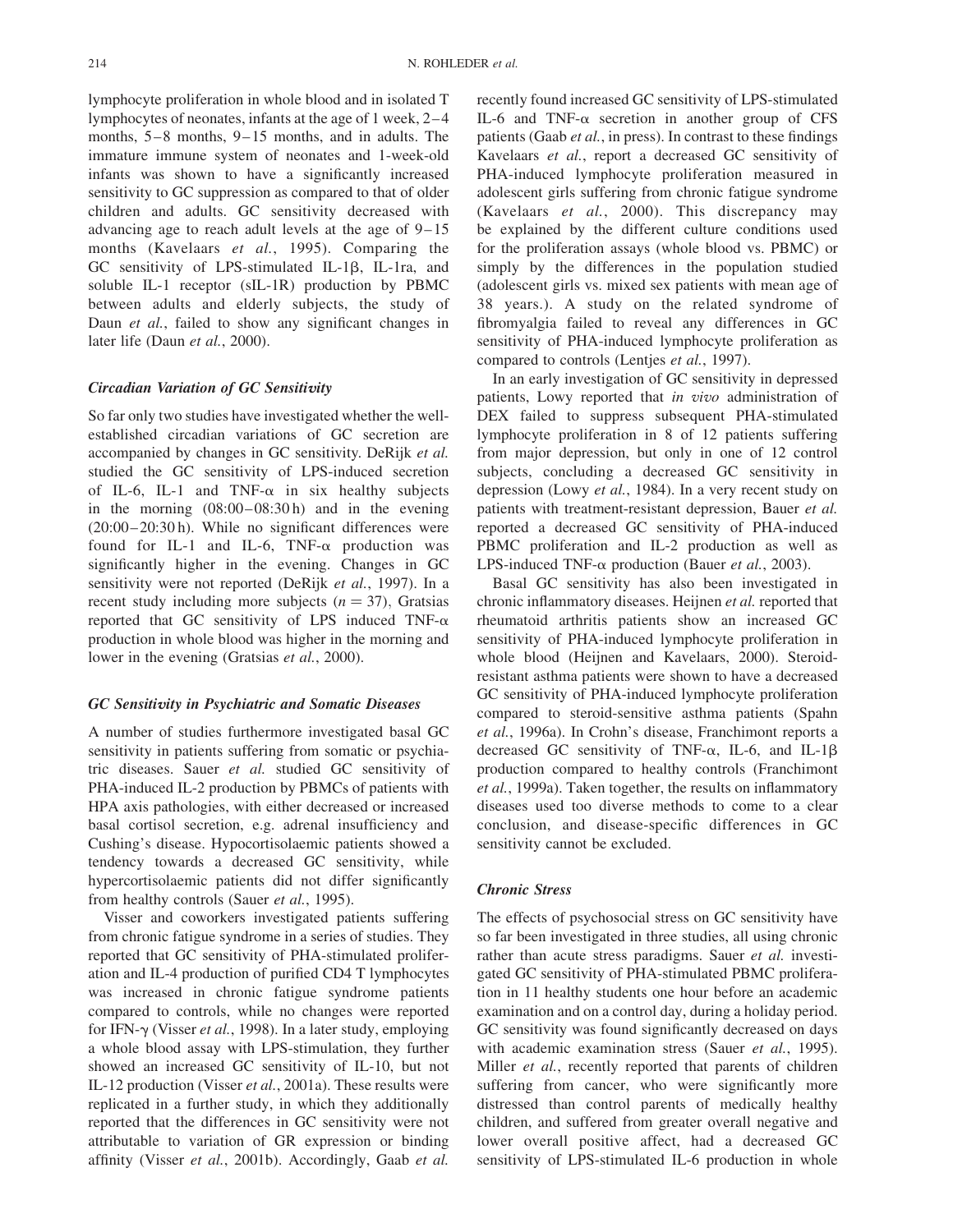blood. Sensitivity of IL-1 $\beta$  and TNF- $\alpha$ , however, did not show any group differences (Miller et al., 2002). In another study on the effects of chronic stress, Bauer et al., correspondingly reported a decreased GC sensitivity of PHA-stimulated IL-2 production by PBMC cultures of elderly caregiver spouses of dementia patients (Bauer et al., 2000). Taken together, chronic stress in humans seems to induce a decrease in GC sensitivity of different immune cell targets.

#### Acute Modulation of GC Sensitivity

#### Exercise

Most previous work on acute changes of GC sensitivity relied on diverse exercise paradigms to induce endocrine stress responses. DeRijk et al. used exposure to graded levels of exercise on a treadmill. They showed that after exercise, more DEX was needed for inhibition of LPS-induced IL-6 production in whole blood, i.e. the GC sensitivity was decreased by exercise (DeRijk et al., 1996). They further reported that LPS-induced production of IL-1 and TNF- $\alpha$ , but not of IL-6, was reduced after exposure to exercise of high intensity. They concluded that GC sensitivity of production of the former cytokines increased after exercise, while that of the latter cytokine was resistant. Unfortunately, a direct assessment of GC sensitivity by co-incubation with DEX or hydrocortisone was not performed, so that these results have to be interpreted with caution (DeRijk et al., 1997). Smits et al. studied the variability of GC sensitivity of LPS-stimulated production of IL-6, IL-10, and TNF- $\alpha$  in response to strenuous exercise of endurance-trained men on a rowing ergometer for 15–20 min. They found a decrease in GC sensitivity of IL-6 and TNF- $\alpha$ , but not of IL-10 after exercise (Smits *et al.*, 1998). Duclos *et al.*, investigated the effect of a 2h run in trained men, compared to resting in untrained men, on GC sensitivity of LPS-stimulated IL-6 production by isolated cultured monocytes. In contrast to the results of DeRijk and Smits, they found an increase in GC sensitivity after exercise. These discrepancies may be the result of the different culture conditions (i.e. isolated monocytes instead of whole blood), the apparently longer period of exercise or differences in the subjects studied, for example their age or gender (Duclos et al., 1999).

# Psychosocial Stress

The effects of acute psychosocial stress have been investigated predominantly in animals. Sheridan and coworkers employed a social disruption stress (SDR) model in male C57BL/6 mice and studied subsequent changes in the GC sensitivity of splenocyte proliferation. In the SDR stress model, male mice are housed in groups of five for two weeks, until a stable social hierarchy has developed. The dominant mouse is then transferred to another cage, in which it behaves as an aggressive intruder. Thereby, the social hierarchy is disrupted and excessive fighting starts to re-establish a social hierarchy, which is stressful for the intruder as well as for the resident mice (Sheridan et al., 2000). In a series of studies, it was shown that SDR stress, and conventional restraint stress, induce significant activation of the HPA axis. SDR, but not restraint stress, furthermore leads to GC resistance in the proliferative response of splenocytes to LPS (Stark et al., 2001). This GC resistance develops only after repeated exposure to SDR and lasts for up to ten days after the last SDR exposure (Avitsur et al., 2002). It is accompanied by an increased mortality from experimental influenza viral infection (Sheridan et al., 2000), and septic shock induced by an intraperitoneal LPS injection (Quan et al., 2001). The development of GC resistance was most pronounced in animals that showed subordinate behavioral patterns and a higher number of injuries due to fighting (Avitsur et al., 2001), and could not be replicated for peritoneal macrophages (Avitsur et al., 2002).

Bauer et al. investigated GC sensitivity of PHA-stimulated splenocyte and blood lymphocyte proliferation in laboratory rats after acute and repeated exposure to restraint stress. In contrast to the data cited above, their results were less clear; GC sensitivity slightly increased after repeated exposure to restraint stress in splenocytes, but not in peripheral blood lymphocytes. Acute stress did not induce any significant changes in GC sensitivity (Bauer et al., 2001).

Acute psychosocial stress in humans has only been investigated in three studies so far. In all of these studies, healthy human subjects were exposed to a psychosocial stress paradigm, the "Trier Social Stress Test" (TSST), to elicit a profound activation of neuroendocrine stress systems. The TSST is a short laboratory stress paradigm in which subjects are asked to deliver a free speech as in a job interview for 5 min and afterwards have to complete a difficult mental arithmetic task (serial subtraction of the number 17 from 2043) for another 5 min. This is done in a separate room in front of a committee of psychologists trained in behavioral assessments. The whole performance is furthermore videotaped for later analysis. After explanation of the procedure, the subject is given 3 months to prepare the speech. With this anticipation period, the TSST takes approximately 15 min. The TSST has been employed in a large number of studies and consistently induces large responses of the stress hormones adrenocorticotropic hormone (ACTH), cortisol, epinephrine and norepinephrine (Kirschbaum et al., 1993).

In all studies, salivary cortisol was measured before and repeatedly after the stress test for up to 90 min post stress. GC sensitivity was measured by LPS-stimulation of whole blood cultures for 6 or 18 h and coincubation of these cultures with different concentrations of DEX and subsequent determination of the pro-inflammatory cytokines IL-6 and TNF- $\alpha$  in the plasma. To obtain an easy to read index of GC sensitivity, the "inhibitory concentration 50%" (IC<sub>50</sub>) of the dose-response curve of DEX suppression of cytokine production was calculated, which is inversely related to GC sensitivity. The target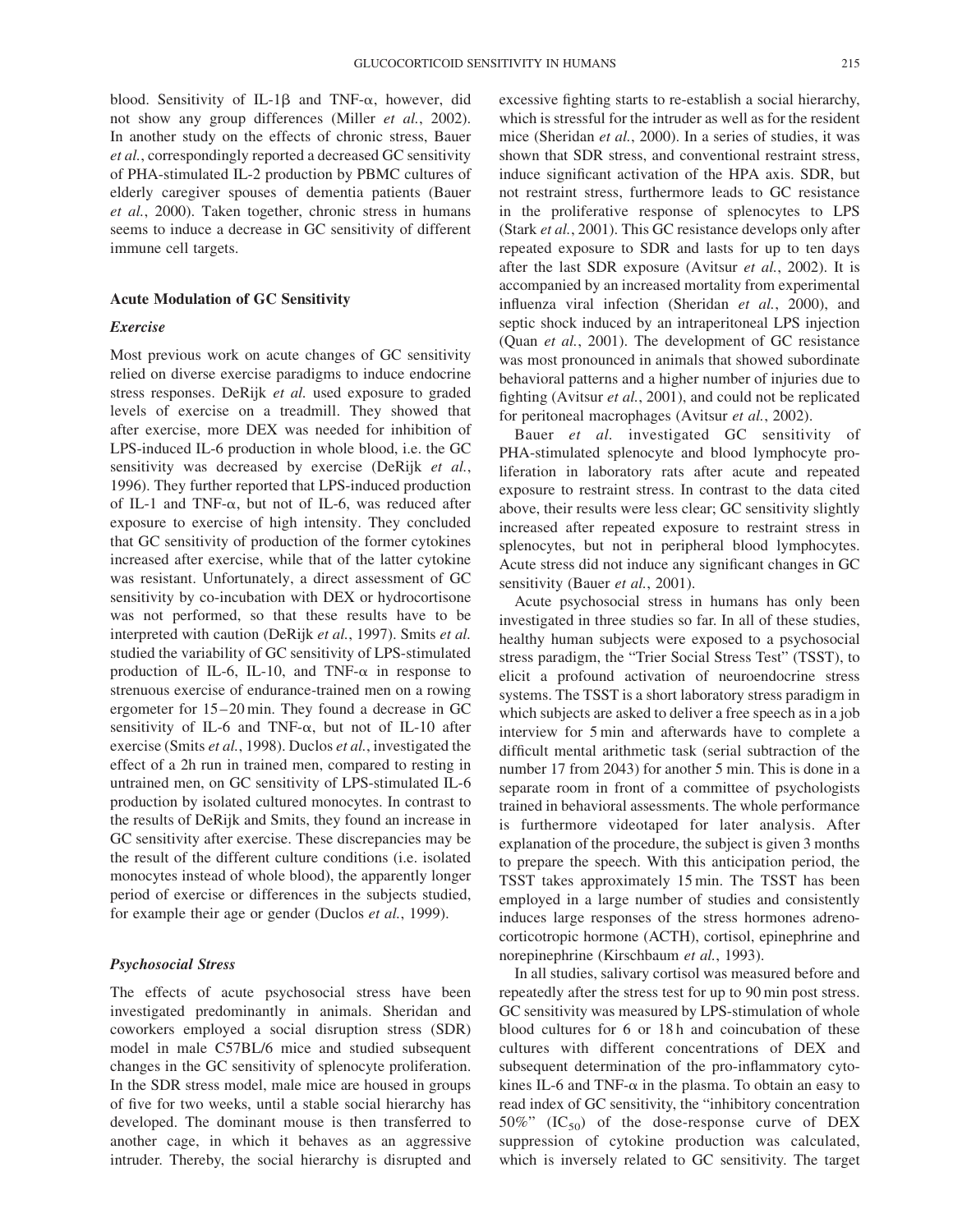

FIGURE 3 (A) Salivary cortisol response and (B) response of dexamethasone sensitivity of lipopolysaccharide induced cytokine secretion in whole blood of healthy young women  $(n = 18)$  and men  $(n = 27)$  after psychosocial stress. The bar labeled "TSST" indicates exposure to psychosocial stress. The IC<sub>50</sub> shown here is inversely related to sensitivity of cytokine secretion to inhibition by dexamethasone, i.e. a high IC<sub>50</sub> indicates a low sensitivity and vice versa. The post-stress increase in dexamethasone sensitivity in the men is significant (see text).

tissue studied with this GC sensitivity paradigm is the so-called first defense line of the immune system or the inflammatory response. By using the synthetic GC DEX, some of the mechanisms of GC signal transduction, such as binding to MR do not play a role in the model. Since we use unseparated whole blood, the complex cellular network of the immune system remains intact and cellular stress due to the separation process and handling of the sample is reduced (Elenkov et al., 2001).

SEX DIFFERENCES IN THE GC SENSITIVITY STRESS **RESPONSE** 

We first studied differences in GC sensitivity between healthy young women and men. We set out to find (a) whether women and men differed in their GC sensitivity at baseline and (b) whether an acute and single exposure to psychosocial stress and the associated increase in stress hormone secretion could induce measurable changes in GC sensitivity, as was earlier shown for acute exposure to exercise (DeRijk et al., 1996). We investigated 18 women in the luteal phase of the menstrual cycle and 27 men, both with a mean age of 25 years and a mean body mass index of  $22 \text{ kg/m}^2$ . As expected, exposure to the TSST induced significant increases in free cortisol measured in saliva in both groups of subjects with no significant group differences (time effect:  $F_{2.36,87.36} = 21.60, p < 0.001$ ; group by time interaction:  $F_{7,259} = 1.16, p = 0.32$ .

GC sensitivity was measured directly before and one hour after the end of the TSST. The dose-response curves of DEX inhibition of LPS-induced IL-6 production showed the following: before stress, men and women had similar plateau levels of IL-6 production with low levels of DEX, indicating that stimulated cytokine production was not different at baseline. However, the slopes of the dose-response curves were different between the sexes, which was also shown by the  $IC_{50}$  values. At baseline women had a significantly higher GC sensitivity than men. Interestingly, one hour after the stress test, stimulated IL-6 secretion had significantly decreased in the men, while remaining unchanged in the women (sex by time interaction:  $F_{1,38} = 4.98, p < 0.05$ ). Accordingly, the  $IC_{50}$  showed that GC sensitivity had increased significantly in men, while in women, a slight decrease was observed, which failed to reach statistical significance (F<sub>1,42</sub> = 5.44,  $p < 0.05$ ; see Fig. 3) (Rohleder et al., 2001).

Thus this first study we showed that the GC sensitivity of the inflammatory response system or first-defense line of the immune system seems to differ between men and women, and can be rapidly changed in response to stress.

Age and Sex-steroid Related Differences in GC **SENSITIVITY** 

In a second study, we investigated the impact of age on GC sensitivity. Aging is associated with profound changes in the endocrine and immune systems, which are hypothesized to be interrelated (Straub et al., 2000). Therefore, we employed the same paradigm as in the first study, but investigated healthy elderly men ( $n = 14$ ; mean age 67.27 years) and again healthy young men as controls  $(n = 14; 25.25 \text{ years})$ . In addition, since the results of the first study pointed to a role of sex steroids in influencing GC sensitivity, we investigated a further group of healthy elderly men, who received a testosterone injection five days before the experiment ( $n = 12$ ; 68.69 years).

Total and free plasma testosterone, as well as estradiol levels were significantly higher in young and testosterone treated elderly, compared to untreated elderly subjects (all  $p < 0.01$ ). After stress, total plasma and salivary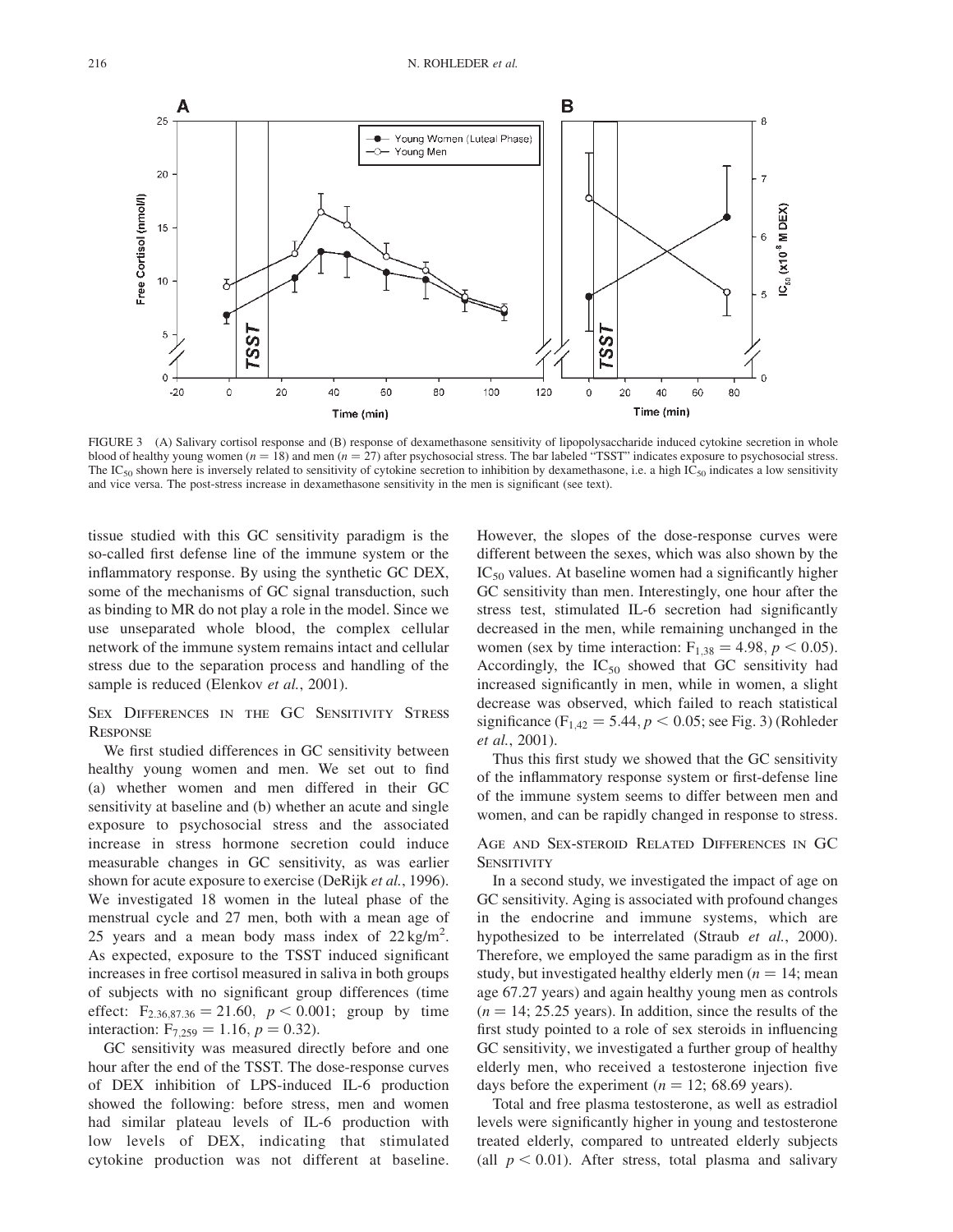

FIGURE 4 (A) Salivary cortisol response and (B) response of dexamethasone sensitivity of lipopolysaccharide induced cytokine secretion after psychosocial stress in whole blood of testosterone-  $(n = 14)$  and placebo-treated  $(n = 12)$  elderly men and young men  $(n = 14)$ . The bar labeled "TSST" indicates exposure to psychosocial stress. The IC<sub>50</sub> shown here is inversely related to sensitivity of cytokine secretion to inhibition by dexamethasone, i.e. a high IC<sub>50</sub> indicates a low sensitivity and vice versa. The post-stress increase in dexamethasone sensitivity in the young men and elderly men treated with testosterone is significant (see text).

free cortisol levels increased significantly in all groups, while no differences could be observed between the groups (time effect, plasma cortisol:  $F_{1.47,98.67} = 4.15$ ,  $p < 0.01$ ; salivary cortisol:  $F_{1.74,62.55} = 7.13, p < 0.01$ , group by time interaction: both  $p > 0.05$ ). LPS-stimulated cytokine production was lower in untreated elderly subjects compared to the other groups with higher testosterone and estradiol levels ( $F_{2,37} = 2.58$ ,  $p = 0.09$ ).

GC sensitivity as indexed by the  $IC_{50}$  of the doseresponse curves showed a significant group by time interaction: the increase in GC sensitivity of young subjects after stress was replicated in this study. In contrast, elderly subjects not treated with testosterone showed a slight but not significant decrease, while testosterone-treated elderly men showed the same pattern as healthy young men: an increase of GC sensitivity in response to stress (group by time interaction:  $F_{2,37} = 5.28$ ,  $p < 0.01$ ; see Fig. 4) (Rohleder *et al.*, 2002).

In summary, this second study confirmed that GC sensitivity could be rapidly modulated by acute stress. Furthermore it was shown that aging is accompanied by changes in GC sensitivity and that these changes may be associated with sex steroid levels, since testosterone substitution restored a "young" response pattern.

### Impact of Oral Contraceptives on GC Sensitivity

To further explore the role of sex steroids in the altered GC sensitivity in response to psychosocial stress, we investigated in a third study women using oral contraceptives. This is especially interesting as these women show decreased free cortisol responses to stress (Kirschbaum et al., 1999). If free GC levels are important in terminating immune responses after stress, as proposed by Munck et al. (1984) then women using oral contraceptives with their low cortisol levels after stress should be subjected to greater allostatic load, if not, then the decreased cortisol levels are expected to be compensated by an increased sensitivity at the level of the target tissues. Using the same experimental protocol, i.e. the TSST with repeated measurement of cortisol before and after stress, we investigated 14 women on oral contraceptive medication (mean age 25.18 years) and 11 women in the luteal phase of the menstrual cycle as a control group (mean age 22.62 years).

As expected from earlier studies, the TSST induced significant increases in free cortisol only in the group of unmedicated women. The women on oral contraceptive medication had a blunted cortisol response, which was significantly lower than that of the healthy controls (group by time interaction:  $F_{2.97,65.34} = 4.58, p < 0.01$ ). LPS-stimulated production of IL-6 and GC sensitivity was measured three times in this experiment: directly before, as well as 10 and 60 min after stress. Cytokine production significantly decreased 10 min after stress in luteal phase women and returned to baseline one hour after stress. Cytokine levels of oral contraceptive users just increased slightly during the time of the study  $(F<sub>1.16,20.83</sub> = 5.61)$ ,  $p < 0.05$ ). Large group differences were found for GC sensitivity: while luteal phase women again showed a slight but non-significant decrease, women using oral contraceptives showed a response pattern similar to that of healthy young men. GC sensitivity in oral contraceptive users increased significantly after the stress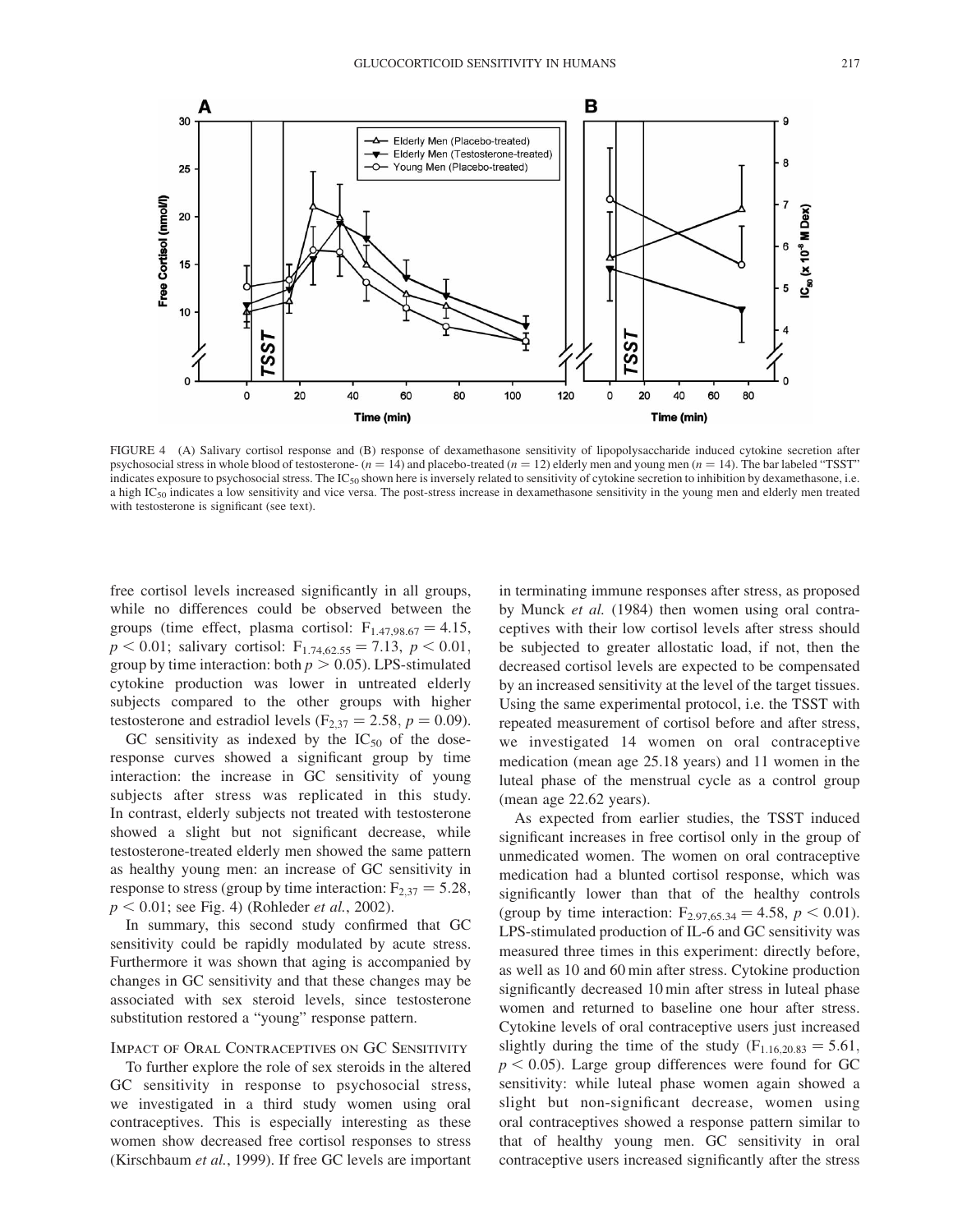

FIGURE 5 (A) Salivary cortisol response and (B) response of dexamethasone sensitivity of lipopolysaccharide induced cytokine secretion after psychosocial stress in whole blood of young women with  $(n = 14)$  and without  $(n = 11)$  oral contraceptive medication. The bar labeled with "TSST" indicates exposure to psychosocial stress. The  $IC_{50}$  shown here is inversely related to sensitivity of cytokine secretion, i.e. a high  $IC_{50}$  indicates a low sensitivity and vice versa. The reduced cortisol response to stress in the women taking oral contraceptive, and their increased dexamethasone sensitivity after stress are significant (see text).

test (group by time interaction:  $F_{2,46} = 3.56$ ,  $p < 0.05$ , see Fig. 5) (Rohleder et al., 2003).

# SUMMARY AND OUTLOOK

Taken together, the studies cited above support the conclusion that GC sensitivity of diverse target tissues can vary between and within individuals. When measured at baseline, age-related differences can be identified, with greater GC sensitivity in very young individuals and decreases with advancing age towards adulthood (Kavelaars et al., 1995); In later life GC sensitivity seems to increase again (Rohleder et al., 2002). Like GC secretion, GC sensitivity may show circadian variations; however, this was found in only one of two studies (Gratsias et al., 2000). GC sensitivity has been investigated in populations with changes in basal HPA axis activity due to clinical disorders. Patients with chronic fatigue syndrome seem to have increased GC sensitivity of different immunological target tissues (Visser et al., 2001a), and patients with depression have decreased GC sensitivities in different tissues (Lowy et al., 1984; Bauer et al., 2003). Repeated and chronic exposure to stress decreases sensitivity of target tissues to GCs (Sauer et al., 1995).

The data from these studies suggest the cautious conclusion that conditions with high cortisol levels are accompanied by decreased GC sensitivity and conditions with low cortisol levels are accompanied by increased target tissue sensitivities. Thus it seems that compensatory mechanisms take place at the level of the target tissues to counteract dysregulated hormone concentrations. However, these mechanisms are presumably not always sufficient to prevent adverse effects in terms of allostatic load. Patients with major depression for example show increased HPA axis activity (Plotsky et al., 1998) and greater susceptibility to infections. This could be the result of decreased efficacy of cell-mediated immunity. Interestingly, these patients also have an increased inflammatory status (Kiecolt-Glaser and Glaser, 2002), indicating that down-regulation of GC sensitivity may be insufficient to prevent high systemic pro-inflammatory cytokine levels. To extend these findings, the GC sensitivity of cell mediated adaptive immunity in depression should be assessed in future studies.

The studies summarized here further show that GC sensitivity not only differs between individuals but is also subject to rather fast modulation in response to physical and psychological stimulation. Interestingly, the differences in the response pattern seem to be associated with sex hormone status and age of the subjects (Rohleder *et al.*, 2001; 2002; 2003). Unfortunately, few studies on potential mechanisms of GC sensitivity modulation have so far focused on the effects of sex steroids. Nevertheless, progesterone for example has been shown to increase the expression of the inhibitory protein  $I \kappa B$ - $\alpha$  in cultured mouse macrophages (Miller and Hunt, 1998), which could by decreasing NF-kB activity also influence GC sensitivity. In addition, progesterone binds to the same hormone response element as the activated GR, and by this mechanism progesterone may enhance GR activation of  $I \kappa B$ - $\alpha$ , and thereby increase GC sensitivity of cytokine production (Deroo and Archer, 2002). No data are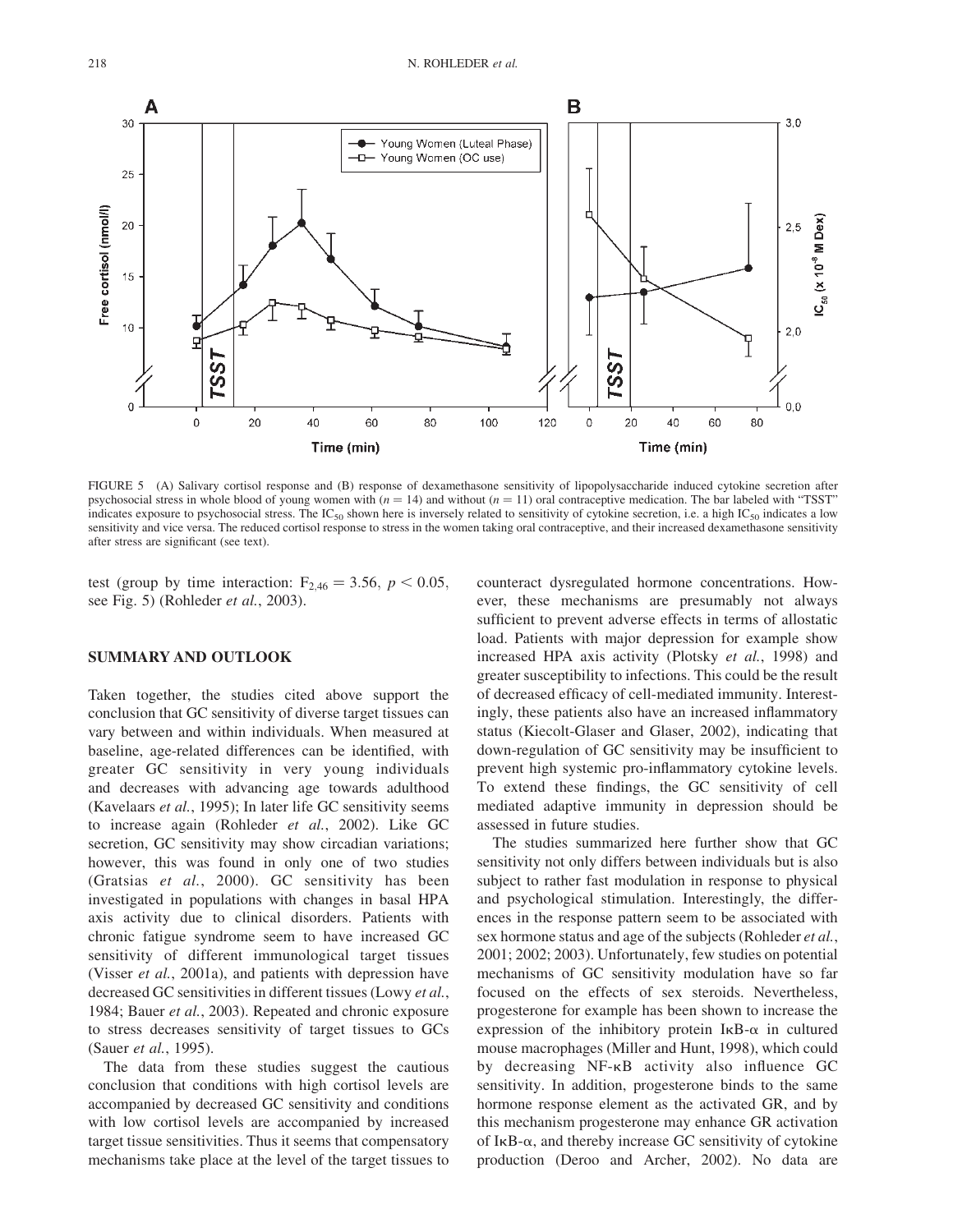available on the effects of other sex steroids on GC sensitivity, so the picture is incomplete. Nevertheless, the studies reviewed here show that sex steroids not only influence the activity of the HPA axis (for review see: da Silva, 2002), but also the efficacy of GCs at the level of the target tissue. This finding might help to explain different susceptibilities to chronic inflammatory diseases and infections between men and women.

Data on how potential mediators influence the rapid modulation of GC sensitivity are also sparse. The time course of stress-mediated changes in GC sensitivity implies that stress mediators of the first wave (Sapolsky et al., 2000), such as catecholamines, must be involved in mediating the change in GC sensitivity. One candidate could be norepinephrine, due to its potential to activate the transcription factor NF-kB (Bierhaus et al., 2003), which then would decrease GC sensitivity.

In conclusion, the studies available to date indicate a rather large individual variability of corticosteroid sensitivity in humans, between men and women, old and young people, and even within individuals, in response to physical or psychological stress. It is clear that hypotheses and data on how GC sensitivity is rapidly modulated after stress are scarce. The identification of such mechanisms and potential mediators is clearly a task for the near future. Furthermore, the measurement of GC sensitivity should be extended from healthy subjects to patients with relevant immunological and inflammatory diseases, such as atopic dermatitis, asthma, inflammatory bowel diseases, or rheumatoid arthritis. GC sensitivity should be assessed in more types of target tissues, not only those involved in cellular and humoral immunity, but also those GC target tissues involved in metabolism, reproduction, behavior, or cognition. The findings could be useful to better understand the role of the HPA axis and GCs in the pathophysiology of inflammatory diseases and to identify more precisely targeted treatments.

#### References

- Auphan, N., DiDonato, J.A., Rosette, C., Helmberg, A. and Karin, M. (1995) Immunosuppression by glucocorticoids: inhibition of NF-kB activity through induction of IkB synthesis, Science 270, 286–290.
- Avitsur, R., Stark, J.L. and Sheridan, J.F. (2001) Social stress induces glucocorticoid resistance in subordinate animals, Horm. Behav. 39, 247–257.
- Avitsur, R., Stark, J.L., Dhabhar, F.S., Padgett, D.A. and Sheridan, J.F. (2002) Social disruption-induced glucocorticoid resistance: kinetics and site specificity, J. Neuroimmunol. 124, 54–61.
- Bamberger, C.M., Bamberger, A.M., De Castro, M. and Chrousos, G.P. (1995) Glucocorticoid receptor beta, a potential endogenous inhibitor of glucocorticoid action in humans, J. Clin. Investig. 95, 2435–2441.
- Bamberger, C.M., Schulte, H.M. and Chrousos, G.P. (1996) Molecular determinants of glucocorticoid receptor function and tissue sensitivity to glucocorticoids, *Endocr. Rev.* 17, 245-261.
- Bauer, M.E., Vedhara, K., Perks, P., Wilcock, G.K., Lightman, S.L. and Shanks, N. (2000) Chronic stress in caregivers of dementia patients is associated with reduced lymphocyte sensitivity to glucocorticoids, J. Neuroimmunol 103, 84–92.
- Bauer, M.E., Perks, P., Lightman, S.L. and Shanks, N. (2001) Restraint stress is associated with changes in glucocorticoid immunoregulation, Physiol. Behav. 73, 525–532.
- Bauer, M.E., Papadopoulos, A., Poon, L., Perks, P., Lightman, S.L., Checkley, S. and Shanks, N. (2003) Altered glucocorticoid immunoregulation in treatment resistant depression, Psychoneuroendocrinology 28, 49–65.
- Berczi, I. (1998) Neurohormonal host defense in endotoxin shock, Ann. NY Acad. Sci. 840, 787–802.
- Berczi, I., Bertok, L. and Chow, D.A. (2000) Natural immunity and neuroimmune host defense, Ann. NY Acad. Sci. 917, 248–257.
- Besedovsky, H.O. and del Rey, A. (2000) The cytokine-HPA axis feedback circuit, Z. Rheumatol. 59(Suppl. 2), II/26–II/30.
- Beutler, B. (2000) Endotoxin, toll-like receptor 4, and the afferent limb of innate immunity, Curr. Opin. Microbiol 3, 23–28.
- Bierhaus, A., Wolf, J., Andrassy, M., Rohleder, N., Humpert, P.M., Petrov, D., Ferstl, R., Von Eynatten, M., Wendt, T., Rudofsky, G., Joswig, M., Morcos, M., Schwaninger, M., McEwen, B., Kirschbaum, C. and Nawroth, P.P. (2003) A mechanism converting psychosocial stress into mononuclear cell activation, Proc. Natl Acad. Sci. USA 100, 1920–1925.
- Bowie, A. and O'Neill, L.A. (2000) The interleukin-1 receptor/toll-like receptor superfamily: signal generators for pro-inflammatory interleukins and microbial products, J. Leukoc. Biol. 67, 508–514.
- Bresnick, E.H., Dalman, F.C., Sanchez, E.R. and Pratt, P.W. (1989) Evidence that the 90-kDA heat shock protein is necessary for the steroid binding conformation of the L cell glucocorticoid receptor, J. Biol. Chem. 264, 4992–4997.
- Brönnegard, M., Stierna, P. and Marcus, C. (1996a) Glucocorticoid resistance syndromes—molecular basis and clinical presentations, J. Neuroendocrinol. 8, 405–415.
- Brönnegard, M., Stierna, P. and Marcus, C. (1996b) Glucocorticoid resistant syndromes—molecular basis and clinical presentations, J. Neuroendocrinol. 8, 405–415.
- Buske-Kirschbaum, A., Jobst, S. and Hellhammer, D.H. (1998) Altered reactivity of the hypothalamus–pituitary–adrenal axis in patients with atopic dermatitis: pathologic factor or symptom?, Ann. NY Acad. Sci. 840, 747–754.
- Cadepond, F., Jibard, N., Binart, N., Schweizer-Groyer, G., Segard-Maurel, I. and Baulieu, E.E. (1994) Selective deletions in the 90 kDa heat shock protein (hsp90) impede hetero-oligomeric complex formation with the glucocorticosteroid receptor (GR) or hormone binding by GR, J. Steroid Biochem. Mol. Biol. 48, 361-367.
- Chiao, P.J., Miyamoto, S. and Verma, I.M. (1994) Autoregulation of I kappa B alpha activity, Proc. Natl Acad. Sci. USA 91, 28-32.
- Chikanza, I.C., Petrou, P., Kingsley, G., Chrousos, G. and Panayi, G.S. (1992) Defective hypothalamic response to immune and inflammatory stimuli in patients with rheumatoid arthritis, Arthritis Rheum. 35, 1281–1288.
- Chrousos, G.P. (1998) Stress as a medical and scientific idea and its implications, Adv. Pharmacol. 42, 552–556.
- Chrousos, G.P. (2000) The stress response and immune function: clinical implications. The 1999 Novera H. Spector Lecture, Ann. NY Acad. Sci. 917, 38–67.
- Costas, M., Trapp, T., Pereda, M.P., Sauer, J., Rupprecht, R., Nahmod, V.E., Reul, J.M., Holsboer, F. and Arzt, E. (1996) Molecular and functional evidence for in vitro cytokine enhancement of human and murine target cell sensitivity to glucocorticoids. TNF-alpha priming increases glucocorticoid inhibition of TNF-alpha-induced cytotoxicity/apoptosis, J. Clin. Investig. 98, 1409–1416.
- Crofford, L.J., Pillemer, S.R., Kalogeras, K.T., Cash, J.M., Michelson, D., Kling, M.A., Sternberg, E.M., Gold, P.W., Chrousos, G.P. and Wilder, R.L. (1994) Hypothalamic-pituitary-adrenal axis perturbations in patients with fibromyalgia, Arthritis Rheum. 37, 1583–1592.
- Daun, J.M., Ball, R.W. and Cannon, J.G. (2000) Glucocorticoid sensitivity of interleukin-1 agonist and antagonist secretion: the effects of age and gender, Am. J. Physiol. Regul. Integr. Comp. Physiol. 278, R855–R862.
- DeRijk, R.H. and Sternberg, E.M. (1997) Corticosteroid resistance and disease, Ann. Med. 29, 79–82.
- DeRijk, R.H., Petrides, J., Deuster, P., Gold, P.W. and Sternberg, E.M. (1996) Changes in corticosteroid sensitivity of peripheral blood lymphocytes after strenous exercise in humans, J. Clin. Endocrinol. Metab. 81, 228–235.
- DeRijk, R.H., Michelson, D., Karp, B., Petrides, J., Galliven, E., Deuster, P., Paciotti, G., Gold, P.W. and Sternberg, E.M. (1997) Exercise and circadian rhythm-induced variations in plasma cortisol differentially regulated interleukin-1b (IL-1b), IL-6, and tumor necrosis factor-a (TNF-a) production in humans: high sensitivity of TNFa and resistance of IL-6, J. Clin. Endocrinol. Metab. 82, 1.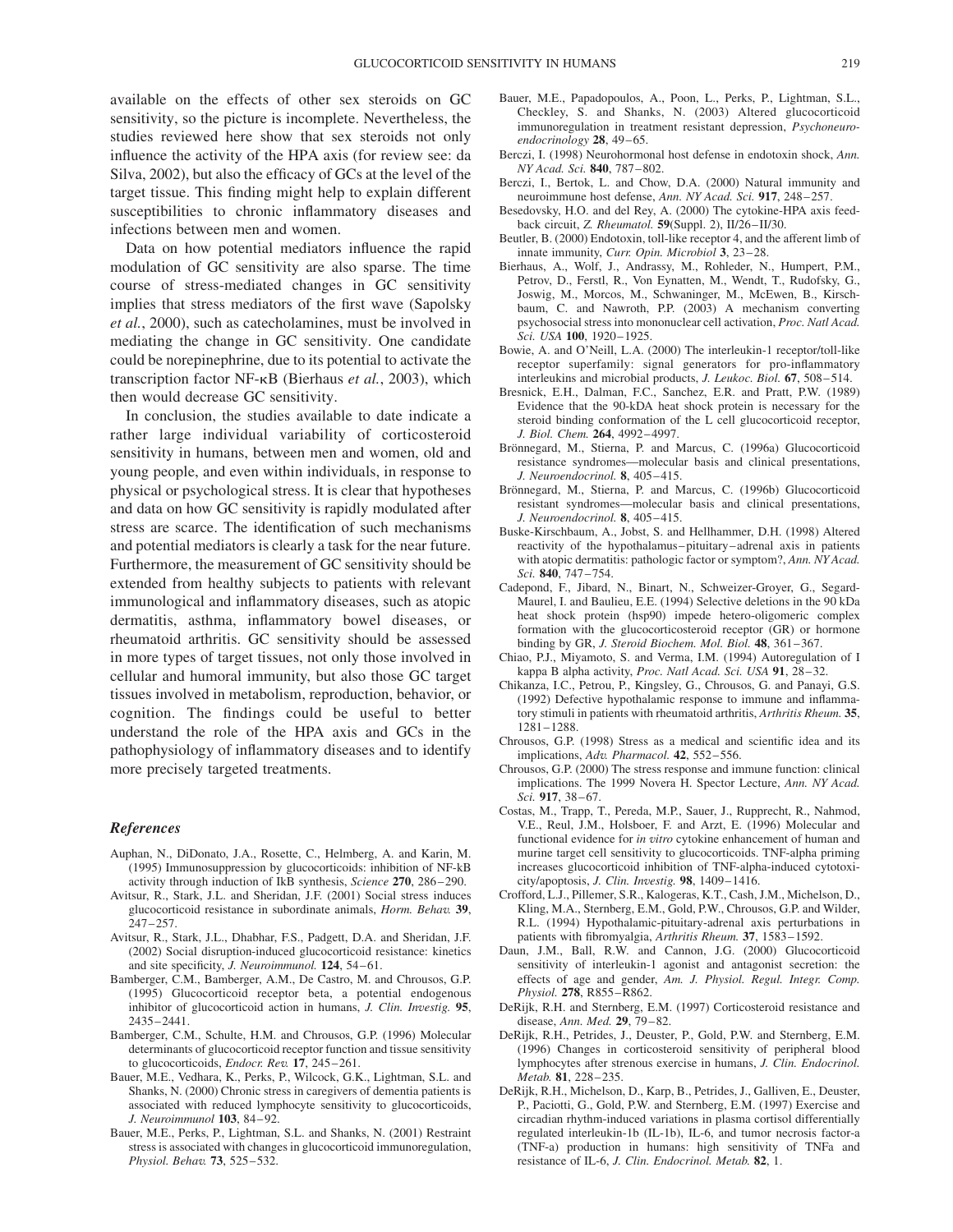- DeRijk, R.H., Schaaf, M. and de Kloet, E.R. (2002) Glucocorticoid receptor variants: clinical implications, J. Steroid Biochem. Mol. Biol. 81, 103–122.
- Dekkers, J.C., Geenen, R., Godaert, G.L., Glaudemans, K.A., Lafeber, F.P., van Doornen, L.J. and Bijlsma, J.W. (2001) Experimentally challenged reactivity of the hypothalamic pituitary adrenal axis in patients with recently diagnosed rheumatoid arthritis, J. Rheumatol. 28, 1496–1504.
- Deroo, B.J. and Archer, T.K. (2002) Differential activation of the IkappaBalpha and mouse mammary tumor virus promoters by progesterone and glucocorticoid receptors, J. Steroid Biochem. Mol. Biol. 81, 309–317.
- Duclos, M., Minkhar, M., Sarrieau, A., Bonnemaison, D., Manier, G. and Mormede, P. (1999) Reversibility of endurance training-induced changes on glucocorticoid sensitivity of monocytes by an acute exercise, Clin. Endocrinol. (Oxford) 51, 749–756.
- Ebrecht, M., Buske-Kirschbaum, A., Hellhammer, D., Kern, S., Rohleder, N., Walker, B. and Kirschbaum, C. (2000) Tissue specificity of glucocorticoid sensitivity in healthy adults, J. Clin. Endocrinol. Metab. 85, 3733–3739.
- Elenkov, I.J., Wilder, R.L., Bakalov, V.K., Link, A.A., Dimitrov, M.A., Fisher, S., Crane, M., Kanik, K.S. and Chrousos, G.P. (2001) IL-12, TNF-alpha, and hormonal changes during late pregnancy and early postpartum: implications for autoimmune disease activity during these times, J. Clin. Endocrinol. Metab. 86, 4933-4938.
- Espinas, M.L., Roux, J., Pictet, R. and Grange, T. (1995) Glucocorticoids and protein kinase A coordinately modulate transcription factor recruitment at a glucocorticoid-responsive unit, Mol. Cell. Biol. 15, 5346–5354.
- Fischer, C., Page, S., Weber, M., Eisele, T., Neumeier, D. and Brand, K. (1999) Differential effects of lipopolysaccharide and tumor necrosis factor on monocytic IkappaB kinase signalsome activation and IkappaB proteolysis, J. Biol. Chem. 274, 24625–24632.
- Franchimont, D., Louis, E., Dupont, P., Vrindts-Gevaert, Y., Dewe, W., Chrousos, G., Geenen, V. and Belaiche, J. (1999a) Decreased corticosensitivity in quiescent Crohn's disease: an ex vivo study using whole blood cell cultures, Dig. Dis. Sci. 44, 1208-1215.
- Franchimont, D., Martens, H., Hagelstein, M.T., Louis, E., Dewe, W., Chrousos, G.P., Belaiche, J. and Geenen, V. (1999b) Tumor necrosis factor alpha decreases, and interleukin-10 increases, the sensitivity of human monocytes to dexamethasone: potential regulation of the glucocorticoid receptor, J. Clin. Endocrinol. Metab. 84, 2834–2839.
- Gaab, J., Rohleder, N., Heitz, V., Schürmeyer, T.H. and Ehlert, U. (2003) Enhanced glucocorticoid sensitivity in patients with chronic fatigue syndrome, Acta Neuropsychiatrica., in press.
- Grasser, A., Moller, A., Backmund, H., Yassouridis, A. and Holsboer, F. (1996) Heterogeneity of hypothalamic–pituitary–adrenal system response to a combined dexamethasone-CRH test in multiple sclerosis, Exp. Clin. Endocrinol. Diabetes 104, 31-37.
- Gratsias, Y., Moutsatsou, P., Chrysanthopoulou, G., Tsagarakis, S., Thalassinos, N. and Sekeris, C.E. (2000) Diurnal changes in glucocorticoid sensitivity in human peripheral blood samples, Steroids 65, 851–856.
- Grossmann, M., Nakamura, Y., Grumont, R. and Gerondakis, S. (1999) New insights into the roles of ReL/NF-kappaB transcription factors in immune function, hemopoiesis and human disease, Int. J. Biochem. Cell. Biol. 31, 1209–1219.
- Hatada, E.N., Krappmann, D. and Scheidereit, C. (2000) NF-kappaB and the innate immune response, Curr. Opin. Immunol. 12, 52–58.
- Heck, S., Kullmann, M., Gast, A., Ponta, H., Rahmsdorf, H.J., Herrlich, P. and Cato, A.C.B. (1994) A distinct modulating domain in glucocorticoid receptor monomers in the repression of activity of the transcription factor AP-1, EMBO J. 13, 4087–4095.
- Heijnen, C.J. and Kavelaars, A. (2000) The importance of being receptive, J. Neuroimmunol. 100, 202–207.
- Hu, L.M., Bodwell, J., Hu, J.M., Orti, E. and Munck, A. (1994) Glucocorticoid receptors in ATP-depleted cells. Dephosphorylation, loss of hormone binding, HSP90 dissociation, and ATP-dependent cycling, J. Biol. Chem. 269, 6571–6577.
- Huizenga, N.A., Koper, J.W., De Lange, P., Pols, H.A., Stolk, R.P., Burger, H., Grobbee, D.E., Brinkmann, A.O., De Jong, F.H. and Lamberts, S.W. (1998a) A polymorphism in the glucocorticoid receptor gene may be associated with an increased sensitivity to glucocorticoids in vivo, J. Clin. Endocrinol. Metab. 83, 144–151.
- Huizenga, N.A., Koper, J.W., De Lange, P., Pols, H.A., Stolk, R.P., Grobbee, D.E., De Jong, F.H. and Lamberts, S.W. (1998b) Interperson variability but intraperson stability of baseline plasma

cortisol concentrations, and its relation to feedback sensitivity of the hypothalamo–pituitary–adrenal axis to a low dose of dexamethasone in elderly individuals, J. Clin. Endocrinol. Metab. 83, 47–54.

- Hutchison, K.A., Scherrer, L.C., Czar, M.J., Ning, Y., Sanchez, E.R., Leach, K.L., Deibel, M.R., Jr and Pratt, W.B. (1993) FK506 binding to the 56-kilodalton immunophilin (Hsp56) in the glucocorticoid receptor heterocomplex has no effect on receptor folding or function, Biochemistry 32, 3953–3957.
- Hutchison, K.A., Dittmar, K.D., Czar, M.J. and Pratt, P.W. (1994) Proof that hsp70 is required for assembly of the glucocorticoid receptor into a heterocomplex with hsp90, J. Biol. Chem. 269, 5043–5049.
- Jessop, D.S., Dallman, M.F., Fleming, D. and Lightman, S.L. (2001) Resistance to glucocorticoid feedback in obesity, J. Clin. Endocrinol. Metab. 86, 4109–4114.
- Kam, J.C., Szefler, S.J., Surs, W., Sher, E.R. and Leung, D.Y. (1993) Combination IL-2 and IL-4 reduces glucocorticoid receptor-binding affinity and T cell response to glucocorticoids, J. Immunol. 151, 3460–3466.
- Kamei, Y., Xu, L., Heinzel, T., Torchia, J., Kurokawa, R., Gloss, B., Lin, S.C., Heyman, R.A., Rose, D.W., Glass, C.K. and Rosenfeld, M.G. (1996) A CBP integrator complex mediates transcriptional activation and AP-1 inhibition by nuclear receptors, Cell 85, 403–414.
- Kavelaars, A., Zijlstra, J., Bakker, J.M., Van Rees, E.P., Visser, G.H., Zegers, B.J. and Heijnen, C.J. (1995) Increased dexamethasone sensitivity of neonatal leukocytes: Different mechanisms of glucocorticoid inhibition of T cell proliferation in adult and neonatal cells, Eur. J. Immunol. 25, 1346–1351.
- Kavelaars, A., Kuis, W., Knook, L., Sinnema, G. and Heijnen, C.J. (2000) Disturbed neuroendocrine-immune interactions in chronic fatigue syndrome, J. Clin. Endocrinol. Metab. 85, 692-696.
- Kiecolt-Glaser, J.K. and Glaser, R. (2002) Depression and immune function: central pathways to morbidity and mortality, J. Psychosom. Res. 53, 873–876.
- Kirschbaum, C., Pirke, K.-M. and Hellhammer, D.H. (1993) The "Trier Social Stress Test"—a tool for investigating psychobiological stress responses in a laboratory setting, Neuropsychobiology 28, 76–81.
- Kirschbaum, C., Kudielka, B.M., Gaab, J., Schommer, N.C. and Hellhammer, D.H. (1999) Impact of gender, menstrual cycle phase, and oral contraceptives on the activity of the hypothalamus– pituitary–adrenal axis, Psychosom. Med. 61, 154–162.
- Kitchens, R.L. (2000) Role of CD14 in cellular recognition of bacterial lipopolysaccharides, Chem. Immunol. 74, 61–82.
- Kotelevtsev, Y., Holmes, M.C., Burchell, A., Houston, P.M., Schmoll, D., Jamieson, P., Best, R., Brown, R., Edwards, C.R., Seckl, J.R. and Mullins, J.J. (1997) 11beta-hydroxysteroid dehydrogenase type 1 knockout mice show attenuated glucocorticoid-inducible responses and resist hyperglycemia on obesity or stress, Proc. Natl Acad. Sci. USA 94, 14924–14929.
- Lentjes, E.G., Griep, E.N., Boersma, J.W., Romijn, F.P. and De Kloet, E.R. (1997) Glucocorticoid receptors, fibromyalgia and low back pain, Psychoneuroendocrinology 22, 603–614.
- Leung, D.M., Hamid, Q., Vottero, A., Szefler, S.J., Surs, W., Minshall, E., Chrousos, G.P. and Klemm, D.J. (1997) Association of glucocorticoid insensitivity with increased expression of glucocorticoid receptor beta, J. Exp. Med. 186, 1567–1574.
- Lewis, A.J. and Manning, A.M. (1999) New targets for anti-inflammatory drugs, Curr. Opin. Chem. Biol. 3, 489–494.
- Lowy, M.T., Reder, A.T., Antel, J.P. and Meltzer, H.Y. (1984) Glucocorticoid resistance in depression: the dexamethasone suppression test and lymphocyte sensitivity to dexamethasone, Am. J. Psychiatry 141, 1365–1370.
- Maguire, K.P., Schweitzer, I., Biddle, N., Bridge, S. and Tiller, J.W. (1987) The dexamethasone suppression test: importance of dexamethasone concentrations, Biol. Psychiatry 22, 957–967.
- Marx, J. (1995) How the glucocorticoids suppress immunity, Science 270, 232–233.
- Mason, J.W. (1968) A review of psychoendocrine research on the pituitary–adrenal cortical system, Psychosom. Med. 30, 576–607.
- McEwen, B.S. (2000) Allostasis and allostatic load: implications for neuropsychopharmacology, Neuropsychopharmacology 22, 108–124.
- McKay, L.I. and Cidlowski, J. (1998) Cross-talk between nuclear-factor kappa B and the steroid hormone receptors: mechanism of mutual antagonism, Mol. Endocrinol. 12, 45–56.
- McKay, L.I. and Cidlowski, J.A. (1999) Molecular control of immune/inflammatory responses: interactions between nuclear factor-kappa B and steroid receptor-signaling pathways, Endocr. Rev. 20, 435–459.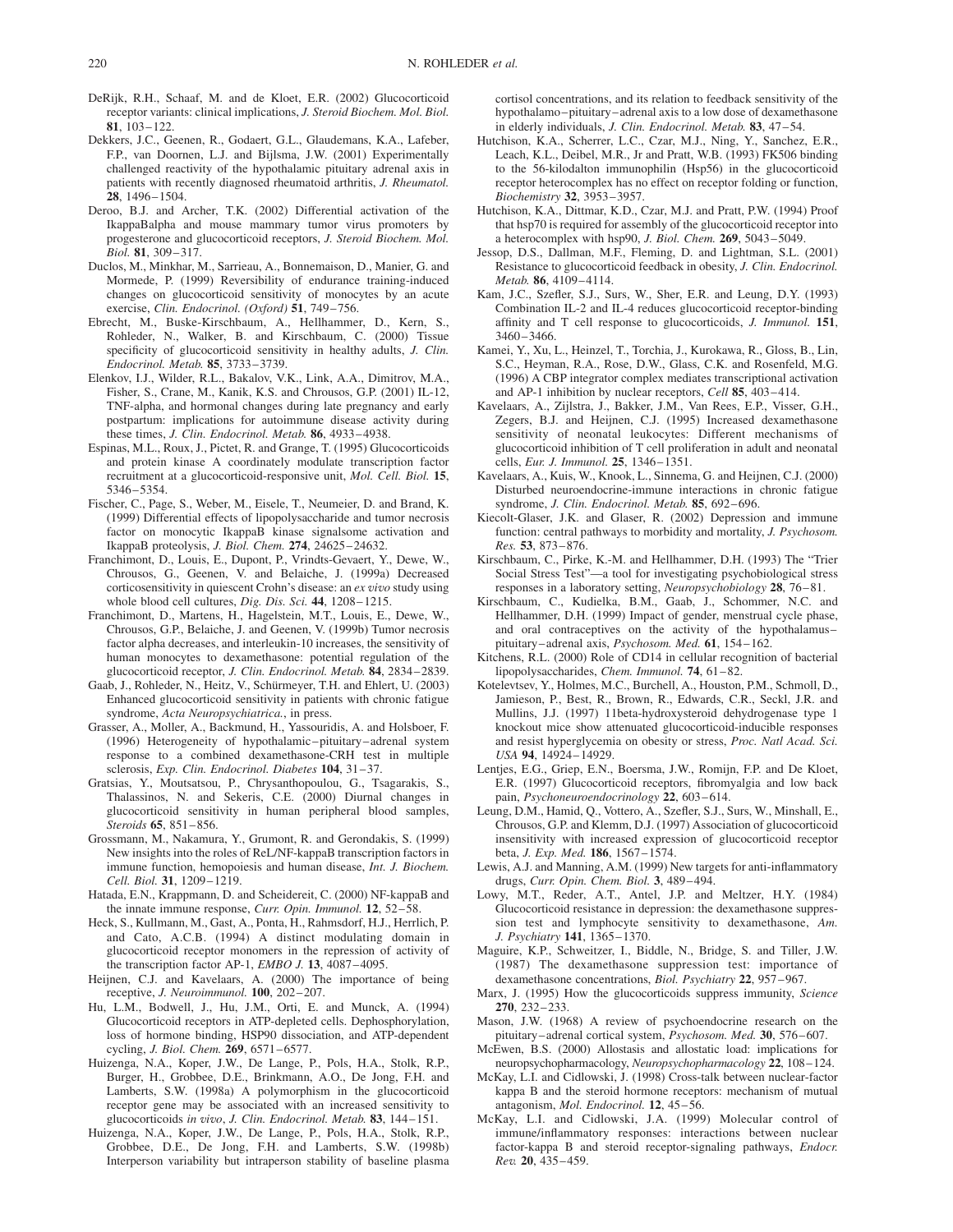- McKenna, N.J., Lanz, R.B. and O'Malley, B.W. (1999) Nuclear receptor coregulators: cellular and molecular biology, Endocr. Rev. 20, 321–344.
- McKenzie, A.W. and Stoughton, R.B. (1962) Method for comparing percutaneous absorption of steroids, Arch. Dermatol. 86, 608–610.

Medzhitov, R. and Janeway, C.A. (1997) Innate immunity: impact on the adaptive immune response, Curr. Opin. Immunol. 9, 4–9.

- Medzhitov, R., Preston-Hurlburt, P. and Janeway, C.A., Jr (1997) A human homologue of the Drosophila Toll protein signals activation of adaptive immunity, Nature 388, 394–397.
- Michelson, D., Stone, L., Galliven, E., Magiakou, M.A., Chrousos, G.P., Sternberg, E.M. and Gold, P.W. (1994) Multiple sclerosis is associated with alterations in hypothalamic–pituitary–adrenal axis function, J. Clin. Endocrinol. Metab. 79, 848–853.
- Miller, L. and Hunt, J.S. (1998) Regulation of TNF-alpha production in activated mouse macrophages by progesterone, J. Immunol. 160, 5098–5104.
- Miller, A.H., Pariante, C.M. and Pearce, B.D. (1999) Effects of cytokines on glucocorticoid receptor expression and function. Glucocorticoid resistance and relevance to depression, Adv. Exp. Med. Biol. 461, 107–116.
- Miller, G.E., Cohen, S. and Ritchey, A.K. (2002) Chronic psychological stress and the regulation of pro-inflammatory cytokines: a glucocorticoid resistant model, Health Psychol. 21, 531–541.
- Munck, A., Guyre, P.M. and Holbrook, N.J. (1984) Physiological functions of glucocorticoids in stress and their relation to pharmacological actions, Endocr. Rev. 5, 25–44.
- Muzio, M. and Mantovani, A. (2000) Toll-like receptors, Microbes Infect. 2, 251–255.
- Nathan, D.F. and Lindquist, S. (1995) Mutational analysis of Hsp90 function: interactions with a steroid receptor and a protein kinase, Mol. Cell. Biol. 15, 3917–3925.
- Ning, Y.M. and Sanchez, E.R. (1995) Stabilization in vitro of the untransformed glucocorticoid receptor complex of S49 lymphocytes by the immunophilin ligand FK506, J. Steroid Biochem. Mol. Biol. 52, 187–194.
- Orti, E., Bodwell, J.E. and Munck, A. (1992) Phosphorylation of steroid hormone receptors, Endocr. Rev. 13, 105-128.
- Pacak, K. and Palkovits, M. (2001) Stressor specificity of central neuroendocrine responses: implications for stress-related disorders, Endocr. Rev. 22, 502–548.
- Pariante, C.M., Pearce, B.D., Pisell, T.L., Sanchez, C.I., Po, C., Su, C. and Miller, A.H. (1999) The proinflammatory cytokine, interleukin-1alpha, reduces glucocorticoid receptor translocation and function, Endocrinology 140, 4359–4366.
- Picard, D. and Yamamoto, K.R. (1987) Two signals mediate hormonedependent nulcear localization of the glucocorticoid receptor, EMBO J. 6, 3333–3340.
- Picard, D., Khursheed, B., Garabedian, M.J., Fortin, M.G., Lindquist, S. and Yamamoto, K.R. (1990) Reduced levels of hsp90 compromise steroid receptor action in vivo, Nature 348, 166–168.
- Plotsky, P.M., Owens, M.J. and Nemeroff, C.B. (1998) Psychoneuroendocrinology of depression. Hypothalamic–pituitary–adrenal axis, Psychiatr. Clin. N. Am. 21, 293–307.
- Pratt, W.B. (1993) The role of heat shock proteins in regulating the function, folding, and trafficking of the glucocorticoid receptor, J. Biol. Chem. 268, 21455–21458.
- Quan, N., Avitsur, R., Stark, J.L., He, L., Shah, M., Caligiuri, M., Padgett, D.A., Marucha, P.T. and Sheridan, J.F. (2001) Social stress increases the susceptibility to endotoxic shock, J. Neuroimmunol. 115, 36–45.
- Rakasz, E., Gal, A., Biro, J., Balas, G. and Falus, A. (1993) Modulation of glucocorticosteroid binding in human lymphoid, monocytoid and hepatoma cell lines by inflammatory cytokines interleukin (IL)-1 beta, IL-6 and tumour necrosis factor (TNF)-alpha, Scand. J. Immunol. 37, 684–689.
- Rangarajan, P.N., Umesono, K. and Evans, R.M. (1992) Modulation of glucocorticoid receptor function by protein kinase A, Mol. Endocrinol. 6, 1451–1457.
- Ray, A. and Prefontaine, K.E. (1994) Physical association and functional antagonism between the p65 subunit of transcription factor NF-kappa B and the glucocorticoid receptor, Proc. Natl Acad. Sci. USA 91, 752–756.
- Renoir, J.M., Mercier-Bodard, C., Hoffmann, K., Le Bihan, S., Ning, Y.M., Sanchez, E.R., Handschumacher, R.E. and Baulieu, E.E. (1995) Cyclosporin A potentiates the dexamethasone-induced mouse mammary tumor virus-chloramphenicol acetyltransferase activity in LMCAT cells: a possible role for different heat shock protein-binding

immunophilins in glucocorticosteroid receptor-mediated gene expression, Proc. Natl Acad. Sci. USA 92, 4977–4981.

- Rohleder, N., Schommer, N.C., Hellhammer, D.H., Engel, R. and Kirschbaum, C. (2001) Sex differences in glucocorticoid sensitivity of proinflammatory cytokine production after psychosocial stress, Psychosom. Med. 63, 966–972.
- Rohleder, N., Kudielka, B.M., Hellhammer, D.H., Wolf, J.M. and Kirschbaum, C. (2002) Age and sex steroid-related changes in glucocorticoid sensitivity of pro-inflammatory cytokine production after psychosocial stress, J. Neuroimmunol. 126, 69–77.
- Rohleder, N., Wolf, J.M., Piel, M. and Kirschbaum, C. (2003) Impact of oral contraceptive use on glucocorticoid sensitivity of pro-inflammatory cytokine production after psychosocial stress, Psychoneuroendocrinology 28, 261–273.
- Salkowski, C.A. and Vogel, S.N. (1992a) IFN-gamma mediates increased glucocorticoid receptor expression in murine macrophages, J. Immunol. 148, 2770–2777.
- Salkowski, C.A. and Vogel, S.N. (1992b) Lipopolysaccharide increases glucocorticoid receptor expression in murine macrophages. A possible mechanism for glucocorticoid-mediated suppression of endotoxicity, J. Immunol. 149, 4041–4047.
- Sapolsky, R.M., Romero, L.M. and Munck, A.U. (2000) How do glucocorticoids influence stress responses? Integrating permissive, suppressive, stimulatory, and preparative actions, *Endocr. Rev.* 21, 55–89.
- Sartori, M.L., Masera, R.G., Staurenghi, A., Racca, S. and Angeli, A. (1998) Interleukin 2 up-regulates glucocorticoid receptor number in human peripheral blood mononuclear cells and the osteosarcoma cell line Saos-2 in vitro, Steroids 63, 349–351.
- Sauer, J., Polack, E., Wikinski, S., Holsboer, F., Stalla, G.K. and Arzt, E. (1995) The glucocorticoid sensitivity of lymphocytes changes according to the activity of the hypothalamic-pituitary-adrenocortical system, Psychoneuroendocrinology 20, 269–280.
- Scheinman, R.I., Cogswell, P.C., Lofquist, A.K. and Baldwin, A.S., Jr. (1995) Role of transcriptional activation of I kappa B alpha in mediation of immunosuppression by glucocorticoids, Science 270, 283–286.
- Schlaghecke, R., Kornely, E., Wollenhaupt, J. and Specker, C. (1992) Glucocorticoid receptors in rheumatoid arthritis, Arthritis Rheum. 35, 740–744.
- Schmidt, T.J. and Meyer, A.S. (1994) Autoregulation of corticosteroid receptors. How, when, where, and why?, Receptor 4, 229–257.
- Seckl, J.R. (2000) 11b-hydroxysteroid dehydrogenases, In: Fink, G., ed, Encyclopedia of stress (Academic Press, San Diego) Vol. 2, pp 413–421.
- Selye, H. (1936) A syndrome produced by diverse noxious agents, Nature 138, 32–36.
- Selye, H. (1956) The stress of life (McGraw-Hill Book Co., New York). Sheridan, J.F., Stark, J.L., Avitsur, R. and Padgett, D.A. (2000) Social
- disruption, immunity, and susceptibility to viral infection. Role of glucocorticoid insensitivity and NGF,Ann NYAcad Sci. 917, 894–905.
- da Silva, J.A. (2002) Relationships between glucocorticoids and gonadal steroids in rheumatoid arthritis, Ann. NY Acad. Sci. 966, 158-165.
- Smith, D.F. and Toft, D.O. (1993) Steroid receptors and their associated proteins, Mol. Endocrinol. 7, 4–11.
- Smith, K.A., Crabtree, G.R., Kennedy, S.J. and Munck, A.U. (1977) Glucocorticoid receptors and glucocorticoid sensitivity of mitogen stimulated and unstimulated human lymphocytes, Nature 267, 523–526.
- Smits, H.H., Grunberg, K., DeRijk, R.H., Sterk, P.J. and Hiemstra, P.S. (1998) Cytokine release and its modulation by dexamethasone in whole blood following exercise, Clin. Exp. Immunol. 111, 463–468.
- Spahn, J.D., Landwehr, L.P., Nimmagadda, S., Surs, W., Leung, D.Y. and Szefler, S.J. (1996a) Effects of glucocorticoids on lymphocyte activation in patients with steroid-sensitive and steroid-resistant asthma, J. Allergy Clin. Immunol. 98, 1073–1079.
- Spahn, J.D., Szefler, S.J., Surs, W., Doherty, D.E., Nimmagadda, S.R. and Leung, D.Y. (1996b) A novel action of IL-13: induction of diminished monocyte glucocorticoid receptor-binding affinity, J. Immunol. 157, 2654–2659.
- Stark, J.L., Avitsur, R., Padgett, D.A., Campbell, K.A., Beck, F.M. and Sheridan, J.F. (2001) Social stress induces glucocorticoid resistance in macrophages, Am. J. Physiol. Regul. Integr. Comp. Physiol. 280, R1799–R1805.
- Sternberg, E.M. (2001) Neuroendocrine regulation of autoimmune/ inflammatory disease, J. Endocrinol. 169, 429–435.